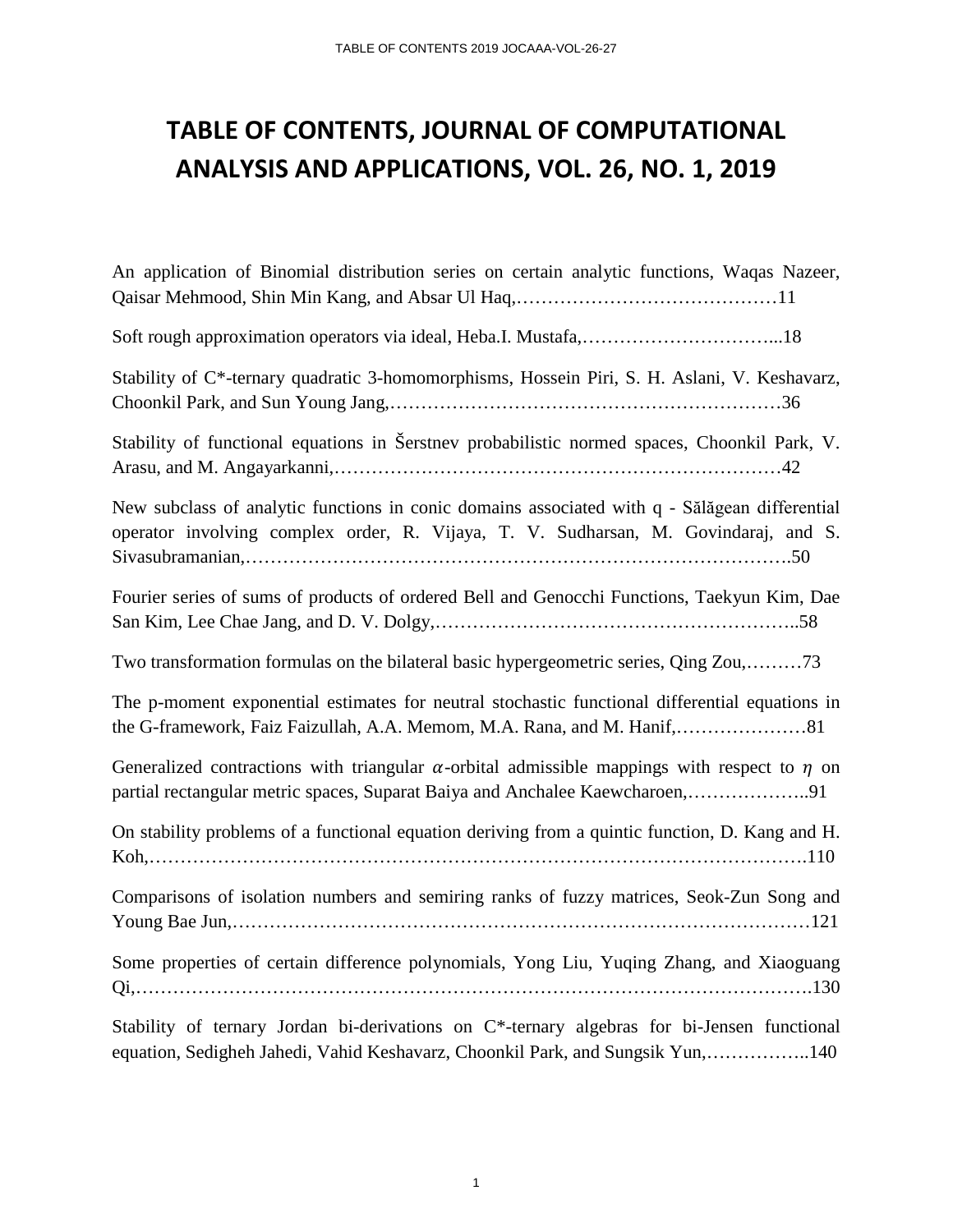### **TABLE OF CONTENTS, JOURNAL OF COMPUTATIONAL ANALYSIS AND APPLICATIONS, VOL. 26, NO. 1, 2019**

(continued)

A nonmonotone smoothing Newton algorithm for circular cone complementarity problems, Xiaoni Chi, Hongjin Wei, Zhongping Wan, and Zhibin Zhu,…………………………………146

Duality in nondifferentiable multiobjective fractional programming problems involving second order (F, b,  $\phi$ ,  $\beta$ ) – univex functions, Meraj Ali Khan, Amira A. Ishan, and Falleh R. Al-Solamy,…………………………………………………………………………………………163

| Coupled coincidence point theorems and cone b-metric spaces over Banach algebras, Young-Oh |  |  |  |  |
|--------------------------------------------------------------------------------------------|--|--|--|--|
|                                                                                            |  |  |  |  |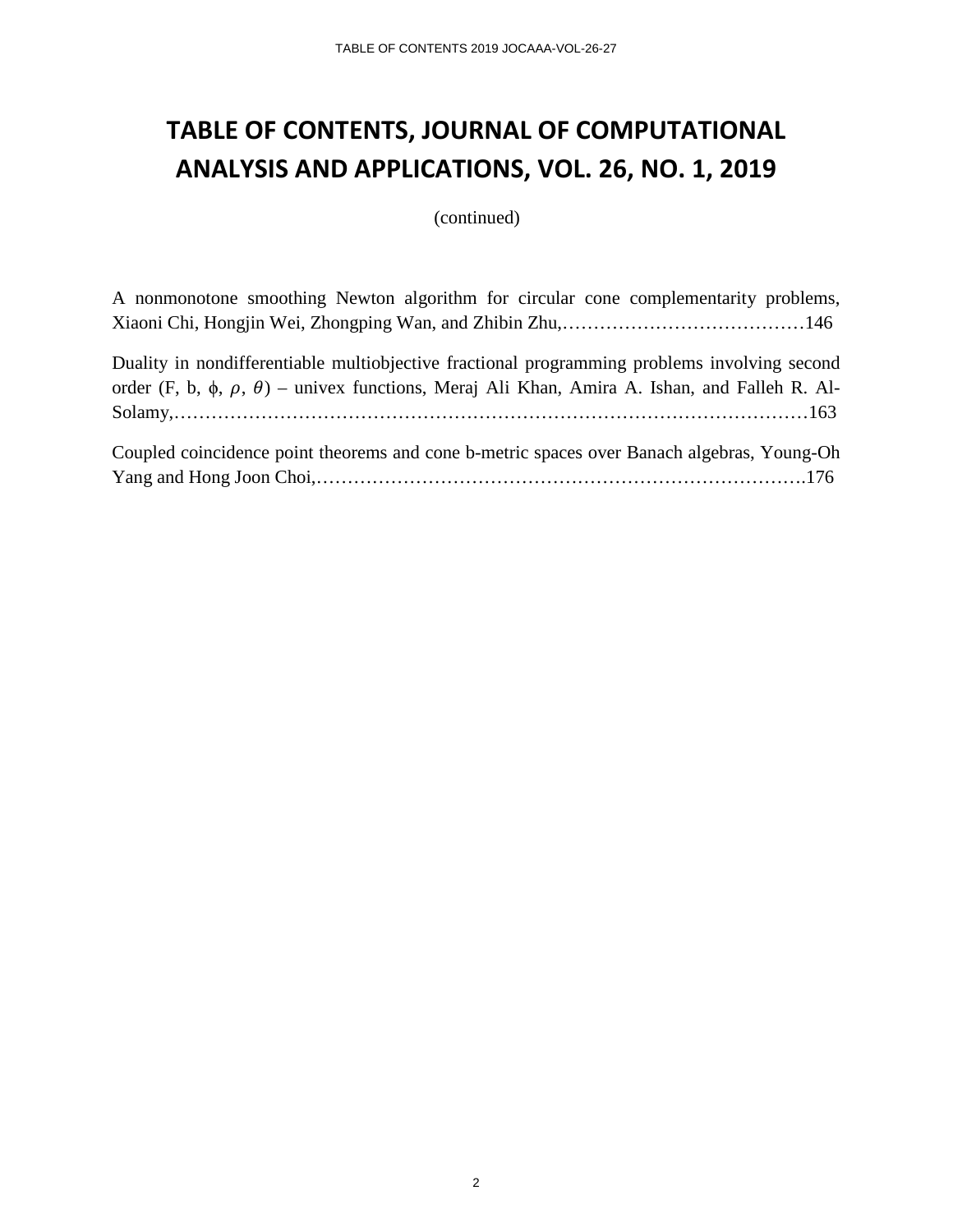#### **TABLE OF CONTENTS, JOURNAL OF COMPUTATIONAL ANALYSIS AND APPLICATIONS, VOL. 26, NO. 2, 2019**

Fourier series of sums of products of ordered Bell and Euler functions, Taekyun Kim, Dae San Kim, Gwan-Woo Jang, and Jin-Woo Park,…………………………………………………201

Fekete Szegö problem for some subclasses of multivalent non-bazilevič function using differential operator, C. Ramachandran, D. Kavitha, and Wasim Ul-Huq,………………….216

A new interpretation of Hermite-Hadamard's type integral inequalities by the way of time scales, Saeeda Fatima Tahir, Muhammad Mushtaq, and Muhammad Muddassar,………………….223

The general solution and Ulam stability of inhomogeneous Euler-Cauchy dynamic equations on time scales, Yonghong Shen and Deming He,………………………………………………..234

Some existence theorems of generalized vector variational-like inequalities in fuzzy environment, Jiraprapa Munkong, Ali Farajzadeh, and Kasamsuk Ungchittrakool,………….242

Strong differential superordination and sandwich theorem obtained with some new integral operators, Georgia Irina Oros,…………………………………………………………………256

Weighted composition operators from Zygmund-type spaces to weighted-type spaces, Yanhua Zhang,………………………………………………………………………………………….262

Positive solutions for a singular semipositone boundary value problem of nonlinear fractional differential equations, Xiaofeng Zhang and Hanying Feng,……………………………………270

Existence and uniqueness of positive solutions of fractional differential equations with infinitepoint boundary value conditions, Qianqian Leng, Jiandong Yin, and Pinghua Yan,………….280

Dynamical analysis of a non-linear difference equation, Erkan Tașdemir and Yüksel Soykan,288

A new fixed point theorem in cones and applications to elastic beam equations, Wei Long and Jing-Yun Zhao,…………………………………………………………………………………302

A septendecic functional equation in matrix normed spaces, Murali Ramdoss, Choonkil Park, Vithya Veeramani, and Young Cho,……………………………………………………………318

A novel similarity measure for pseudo-generalized fuzzy rough sets, Zhan-hong Shi and Dinghai Zhang,………………………………………………………………………………………334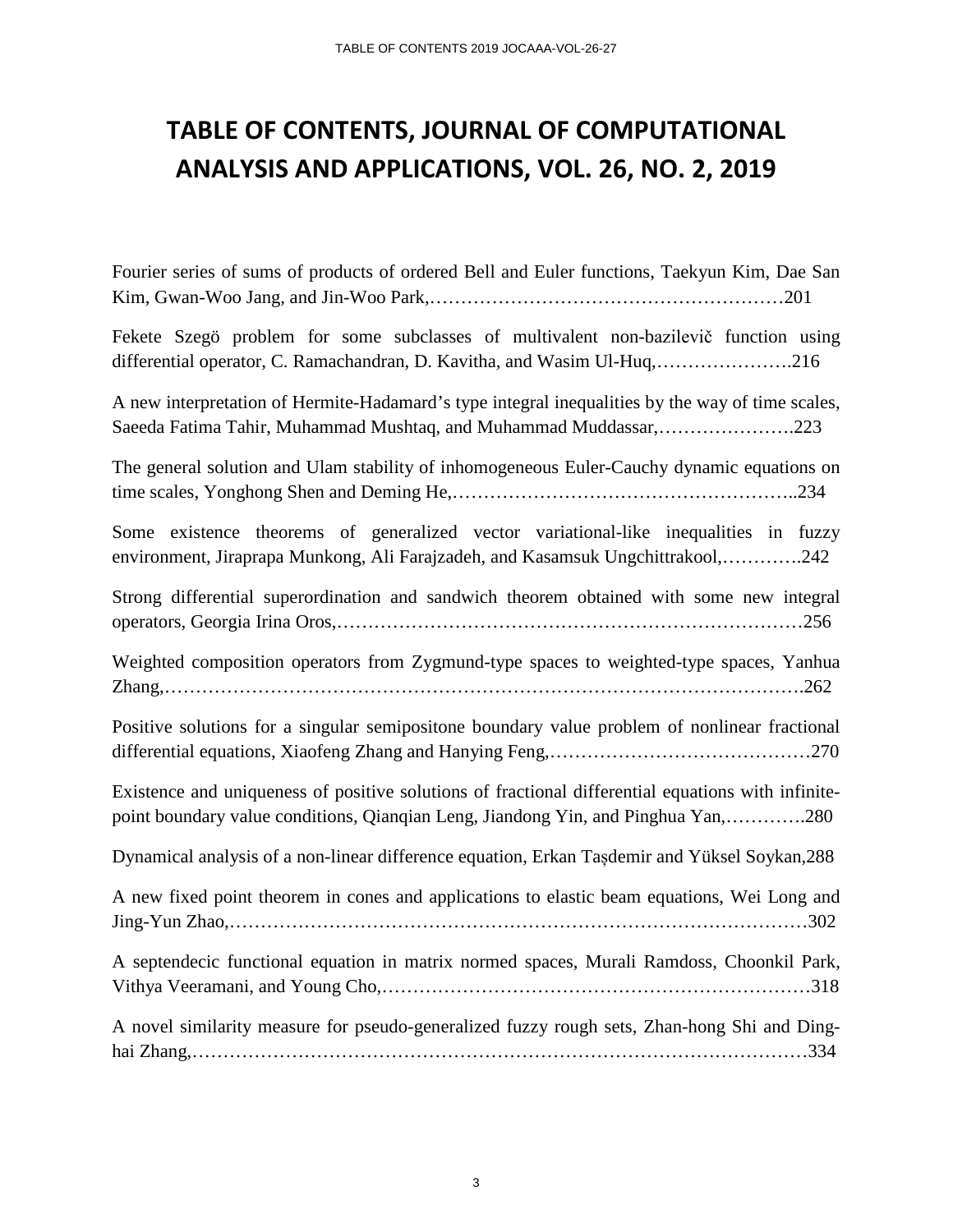# **TABLE OF CONTENTS, JOURNAL OF COMPUTATIONAL ANALYSIS AND APPLICATIONS, VOL. 26, NO. 2, 2019**

(continued)

| Fourier series of functions involving higher-order Euler polynomials, Taekyun Kim, Dae San |  |
|--------------------------------------------------------------------------------------------|--|
|                                                                                            |  |
|                                                                                            |  |
| Fermat type equations or systems with composite functions, Kai Liu and Lei Ma,362          |  |
|                                                                                            |  |
| On shared value properties of difference Painlevé equations, Xiaoguang Qi and Jia Dou,373  |  |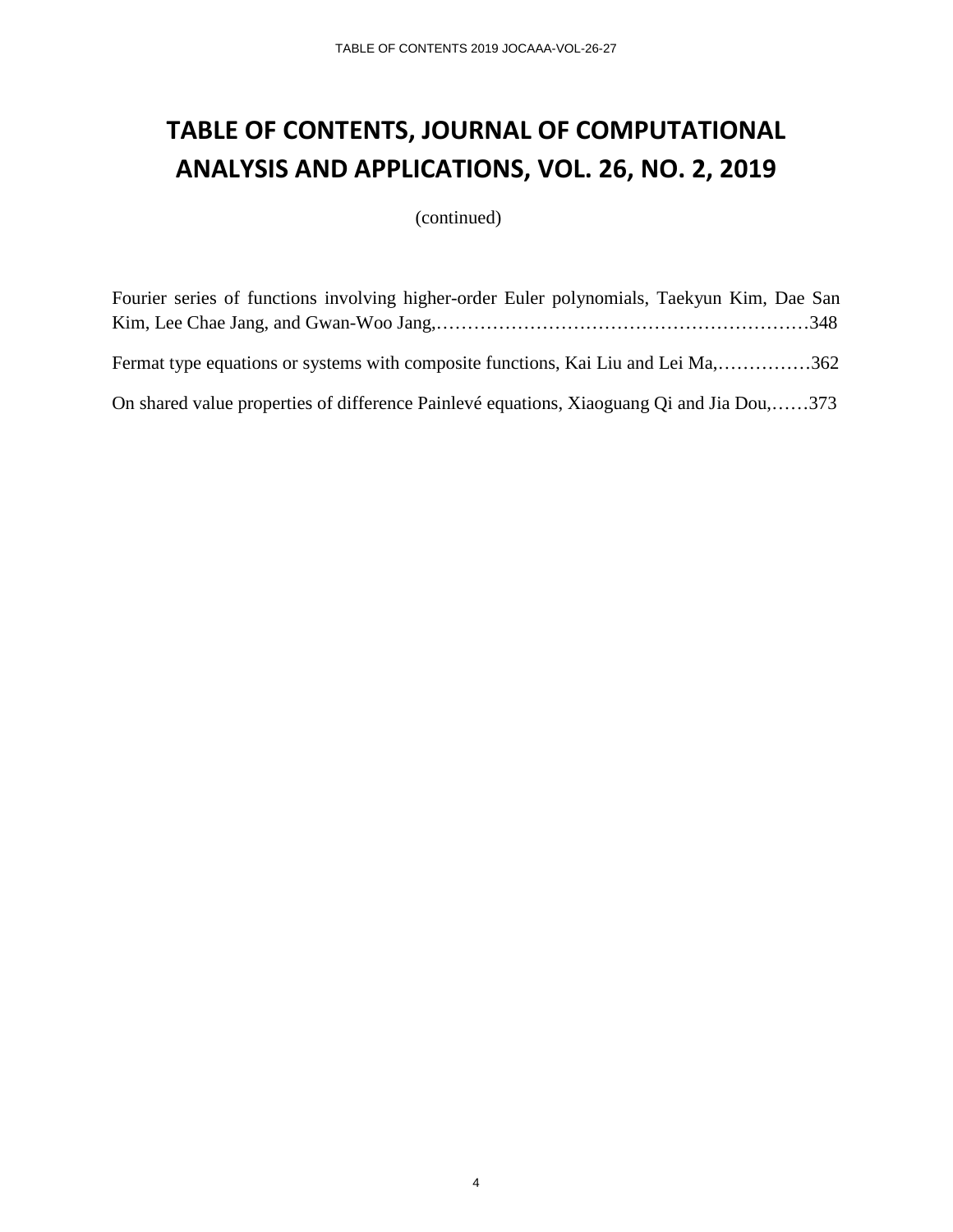### **TABLE OF CONTENTS, JOURNAL OF COMPUTATIONAL ANALYSIS AND APPLICATIONS, VOL. 26, NO. 3, 2019**

| Nonlinear evolution equations with delays satisfying a local Lipschitz condition, Jin-Mun Jeong                                                                                       |
|---------------------------------------------------------------------------------------------------------------------------------------------------------------------------------------|
| Investigation of $\alpha$ -C-class functions with applications, Aftab Hussain, Arslan Hojat Ansari,                                                                                   |
| Generalizations of Hua's inequality in Hilbert C*-modules, F. G. Gao and G. Q. Hong,415                                                                                               |
| Fourier series of functions related to higher-order Genocchi polynomials, Taekyun Kim, Dae San                                                                                        |
| Value distribution and uniqueness of certain types of q-difference polynomials, Yunfei Du,                                                                                            |
| New Exact Penalty Function Methods with $\epsilon$ -approximation and Perturbation Convergence for<br>Solving Nonlinear Bilevel Programming Problems, Qiang Tuo and Heng-you Lan,449  |
| Approximate n-Jordan *-derivations on induced fuzzy C*-algebras, Gang Lu, Jincheng Xin,                                                                                               |
| Recurrence formulas for Eulerian polynomials of type B and type D, Dan-Dan Su and Yuan                                                                                                |
| Certain subclasses of bi-univalent functions of complex order associated with the generalized<br>Meixner-Pollaczek polynomials, C. Ramachandran, T. Soupramanien, and Nak Eun Cho,484 |
| Integral Inequalities of Simpson's Type for Strongly Extended (s,m)-Convex Functions, Jun                                                                                             |
| Fixed points of multivalued nonexpansive mappings in Kohlenbach hyperbolic space, Birol                                                                                               |
| Double-framed soft sets with applications in BE-algebras, Jeong Soon Han and Sun Shin                                                                                                 |
| Hyers-Ulam stability of additive function equations in paranormed spaces, Choonkil Park, Su                                                                                           |
| New Uzawa-type method for nonsymmetric saddle point problems, Shu-Xin Miao, Juan Li,539                                                                                               |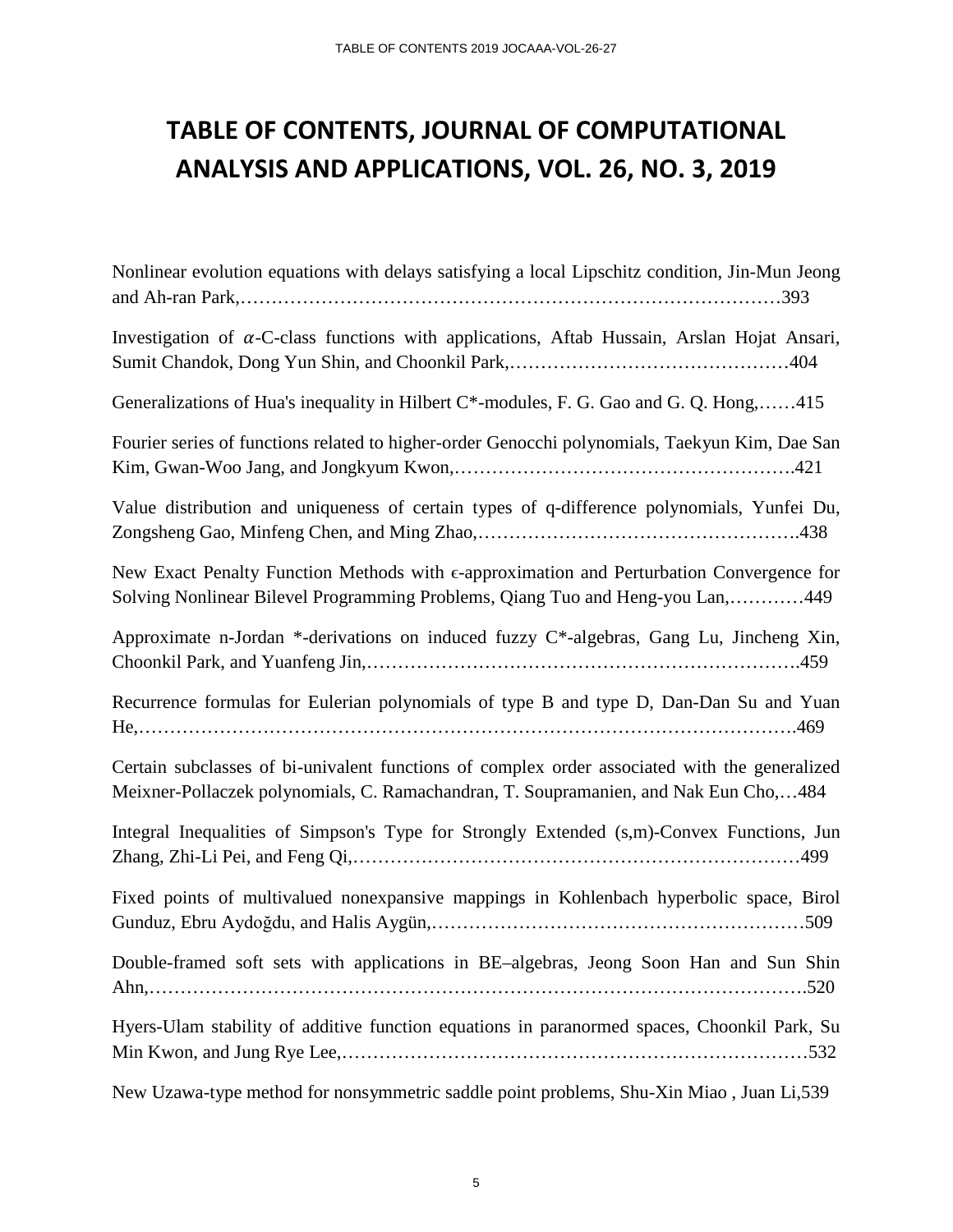## **TABLE OF CONTENTS, JOURNAL OF COMPUTATIONAL ANALYSIS AND APPLICATIONS, VOL. 26, NO. 3, 2019**

(continued)

| Fuzzy Hyers-Ulam stability for generalized additive functional equations, Sung Jin Lee, Hassan |  |
|------------------------------------------------------------------------------------------------|--|
|                                                                                                |  |
|                                                                                                |  |
| n-Jordan *-derivations on induced C*-algebras, Yinhua Cui, Gang Lu, Xiaohong Zhang, and        |  |
|                                                                                                |  |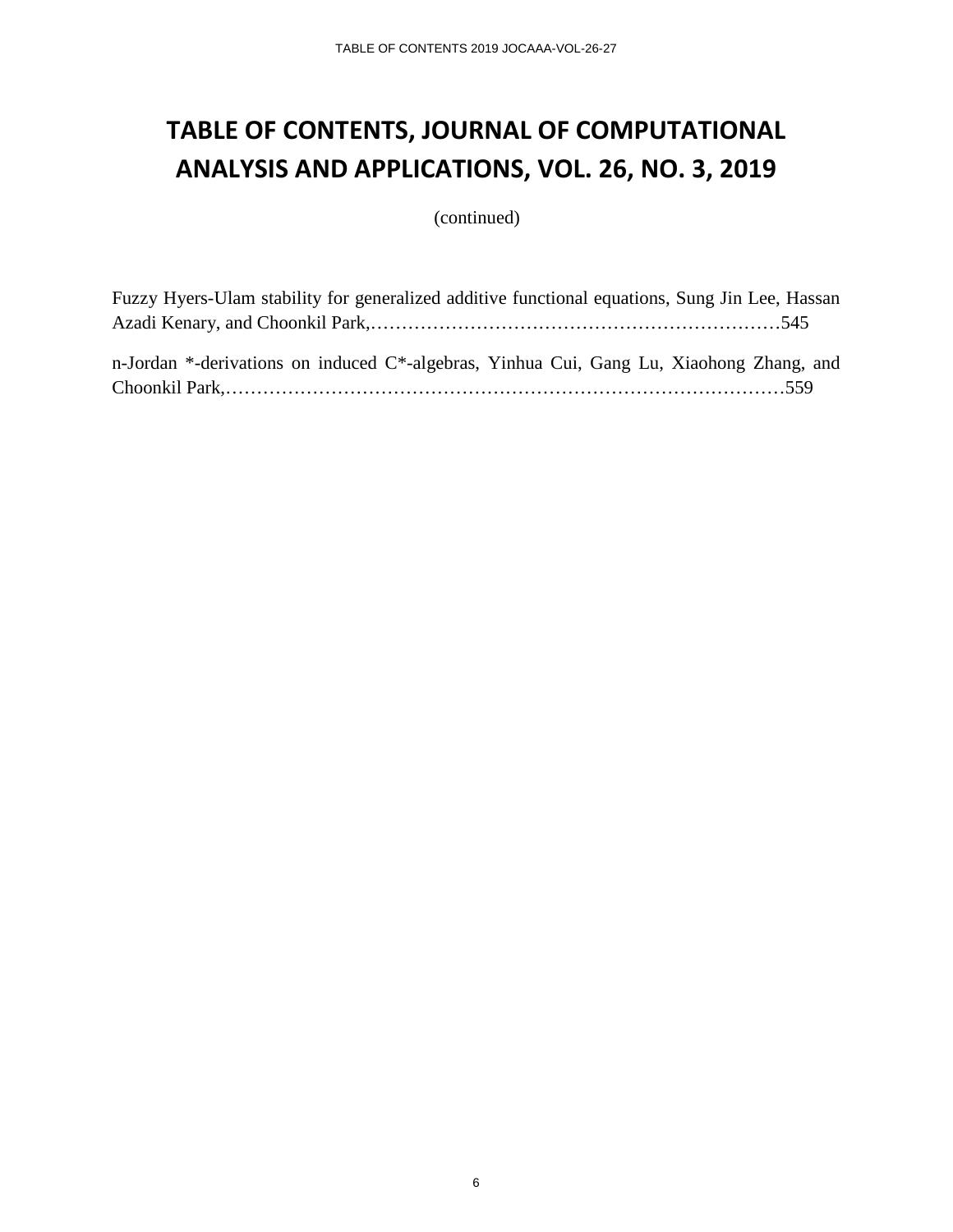# **TABLE OF CONTENTS, JOURNAL OF COMPUTATIONAL ANALYSIS AND APPLICATIONS, VOL. 26, NO. 4, 2019**

| Some companions of quasi Grüss type inequalities for complex functions defined on unit circle,                                                                              |
|-----------------------------------------------------------------------------------------------------------------------------------------------------------------------------|
| A fixed point approach to the stability of quadratic $(\rho_1, \rho_2)$ -functional inequalities, Sungsik                                                                   |
| A comparison between Caputo and Canavati fractional derivatives, Ammar Khanfer,597                                                                                          |
| On the Asymptotic Behavior Of Some Nonlinear Difference Equations, A. M. Alotaibi, M. S. M.                                                                                 |
| On sequential fractional differential equations with nonlocal integral boundary conditions, N.I.                                                                            |
| Bieberbach-de Branges and Fekete-Szegö inequalities for certain families of q-convex and q-<br>close-to-convex functions, Om P. Ahuja, Asena Çetinkaya, Yaşar Polatoğlu,639 |
| Bilinear $\theta$ -Type Calderón-Zygmund Operators on Non-homogeneous Generalized Morrey                                                                                    |
| On Ulam-Hyers stability of decic functional equation in non-Archimedean spaces, Yali Ding,                                                                                  |
| Existence of positive solution for fully third-order boundary value problems, Yongxiang Li and                                                                              |
| Alghamdi et al. Iteration Scheme for Hemicontractive Operators in Arbitrary Banach Spaces,                                                                                  |
| Lyapunov-type inequalities for fractional differential equations under multi-point boundary                                                                                 |
| On a new generalized integral-type operator from mixed-norm spaces to Bloch-type spaces, Fang                                                                               |
| Conformal automorphisms for exact locally conformally callibrated $\tilde{G}_2$ -structures, Mobeen                                                                         |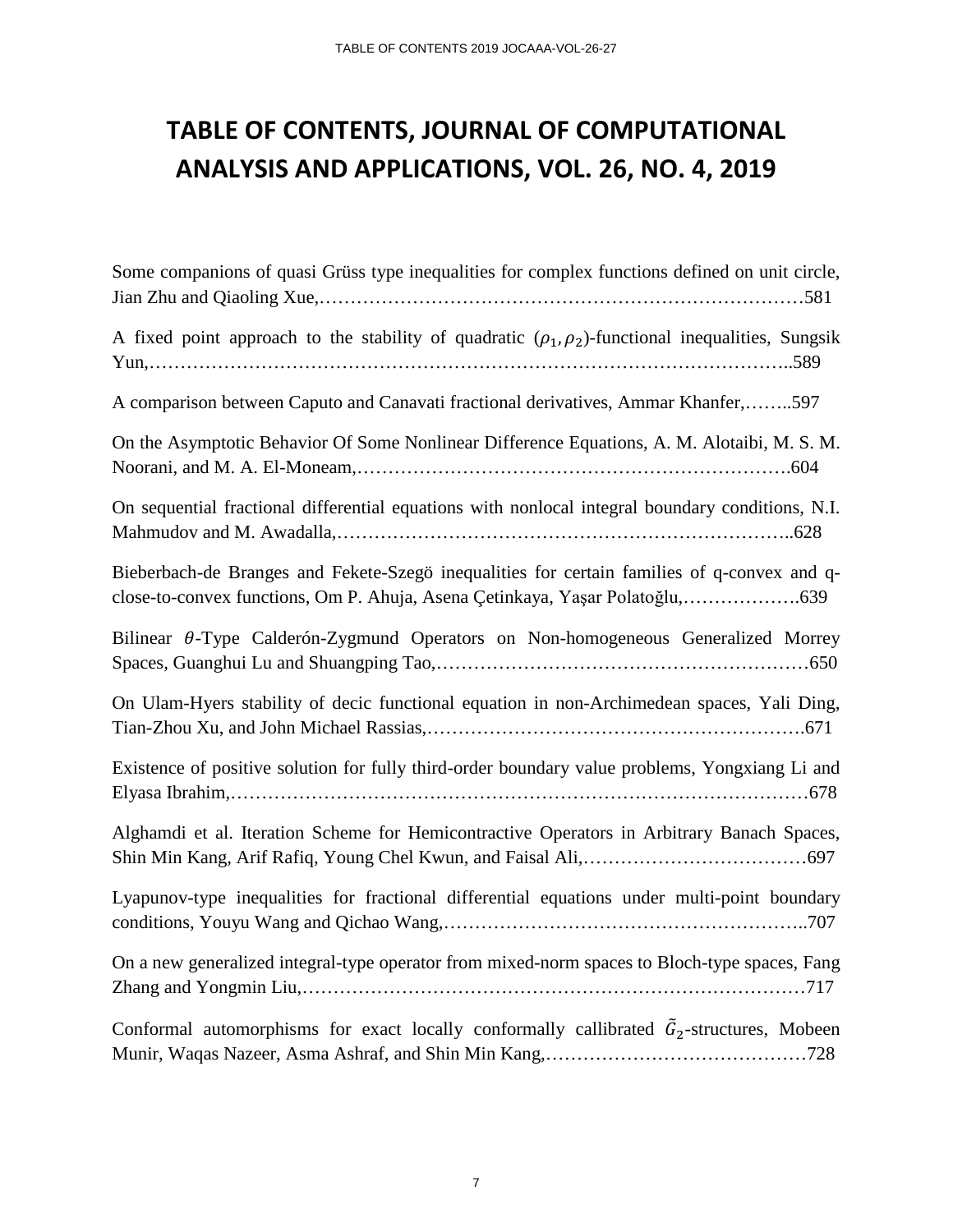## **TABLE OF CONTENTS, JOURNAL OF COMPUTATIONAL ANALYSIS AND APPLICATIONS, VOL. 26, NO. 4, 2019**

(continued)

Fourier series of finite products of Bernoulli and Euler functions, Taekyun Kim, Dae San Kim, Dmitry V. Dolgy, and Jin-Woo Park,………………………………………………………738 A note on Appell-type degenerate q-Bernoulli polynomials and numbers, Jongkyum Kwon and Jin-Woo Park,……………………………………………………………………………….756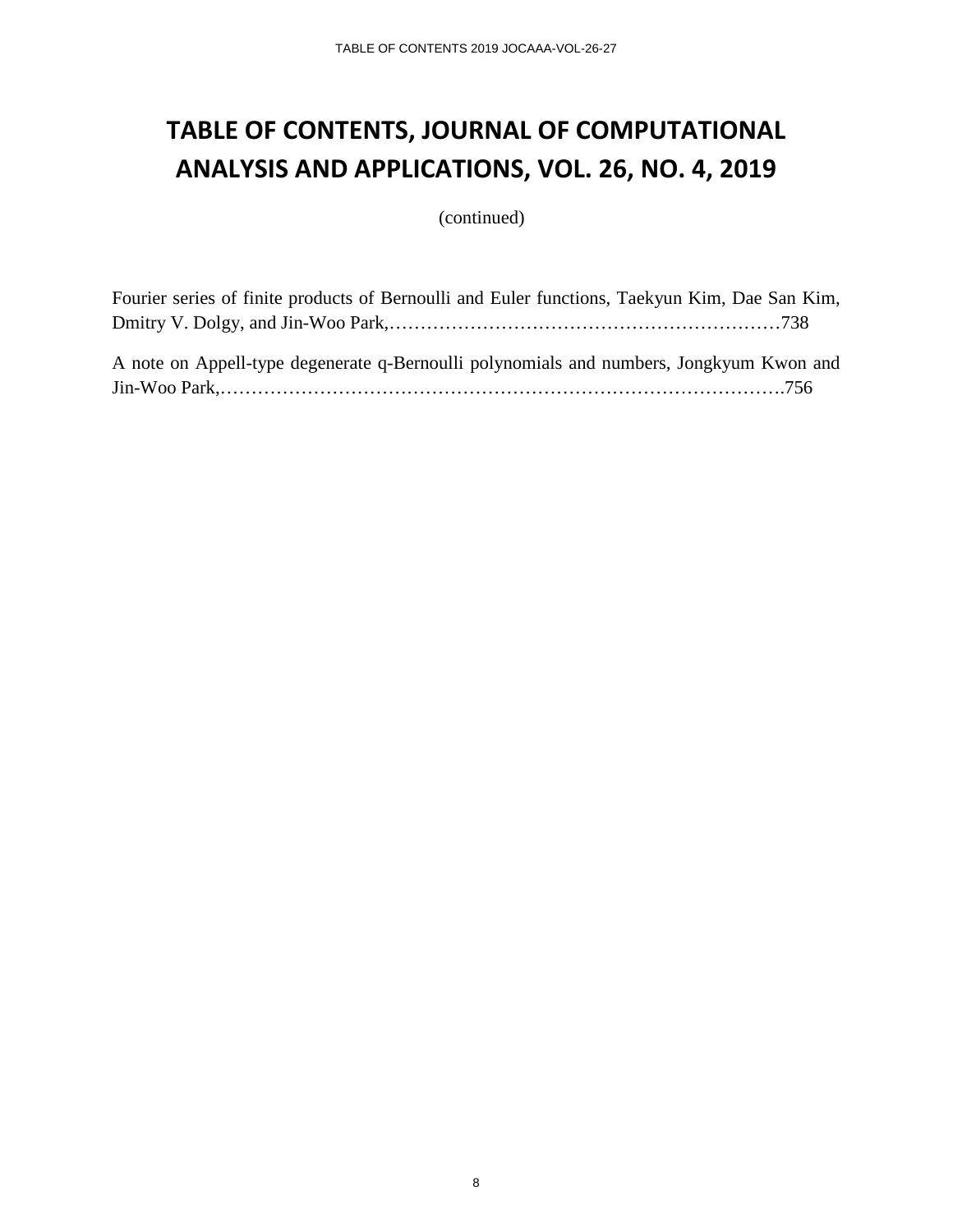## **TABLE OF CONTENTS, JOURNAL OF COMPUTATIONAL ANALYSIS AND APPLICATIONS, VOL. 26, NO. 5, 2019**

| Stability of a within-host Chikungunya virus dynamics model with Latency, Ahmed. M. Elaiw,                                                                                            |
|---------------------------------------------------------------------------------------------------------------------------------------------------------------------------------------|
| Quotient B-algebras induced by an int-soft normal subalgebra, Jeong Soon Han and Sun Shin                                                                                             |
| Fixed point theorems for rational type contractions in partially ordered S-metric spaces, Mi                                                                                          |
| On stochastic pantograph differential equations in the G-framework, Faiz Faizullah,819                                                                                                |
| On dual partial metric topology and a fixed point theorem, Muhammad Nazam, Choonkil Park,                                                                                             |
| The approximation on analytic functions of infinite order represented by Laplace-Stieltjes                                                                                            |
| q-analogue of modified degenerate Changhee polynomials and numbers, Jongkyum Kwon and                                                                                                 |
| Quadratic p-functional inequalities in Banach spaces, Choonkil Park, Yuntak Hyun, and Jung                                                                                            |
| On a subclass of p-valent analytic functions of complex order involving a linear operator, N. E.                                                                                      |
| A generalization of some results for Appell polynomials to Sheffer polynomials, Taekyun Kim,                                                                                          |
| New Two-step Viscosity Approximation Methods of Fixed Points for Set-valued Nonexpansive<br>Mappings Associated with Contraction Mappings in CAT(0) Spaces, Ting-jian Xiong and Heng- |
| Generalized Partial ToDD's Difference Equation in n-dimensional space, Tarek F. Ibrahim, 910                                                                                          |
| Monomorphic Solutions of Same Types of Systems of Complex Differential Difference                                                                                                     |

Meromorphic Solutions of Some Types of Systems of Complex Differential-Difference Equations, Wang Yue Zhao Xiuheng Liang Jianying Wang Guocheng,……………………927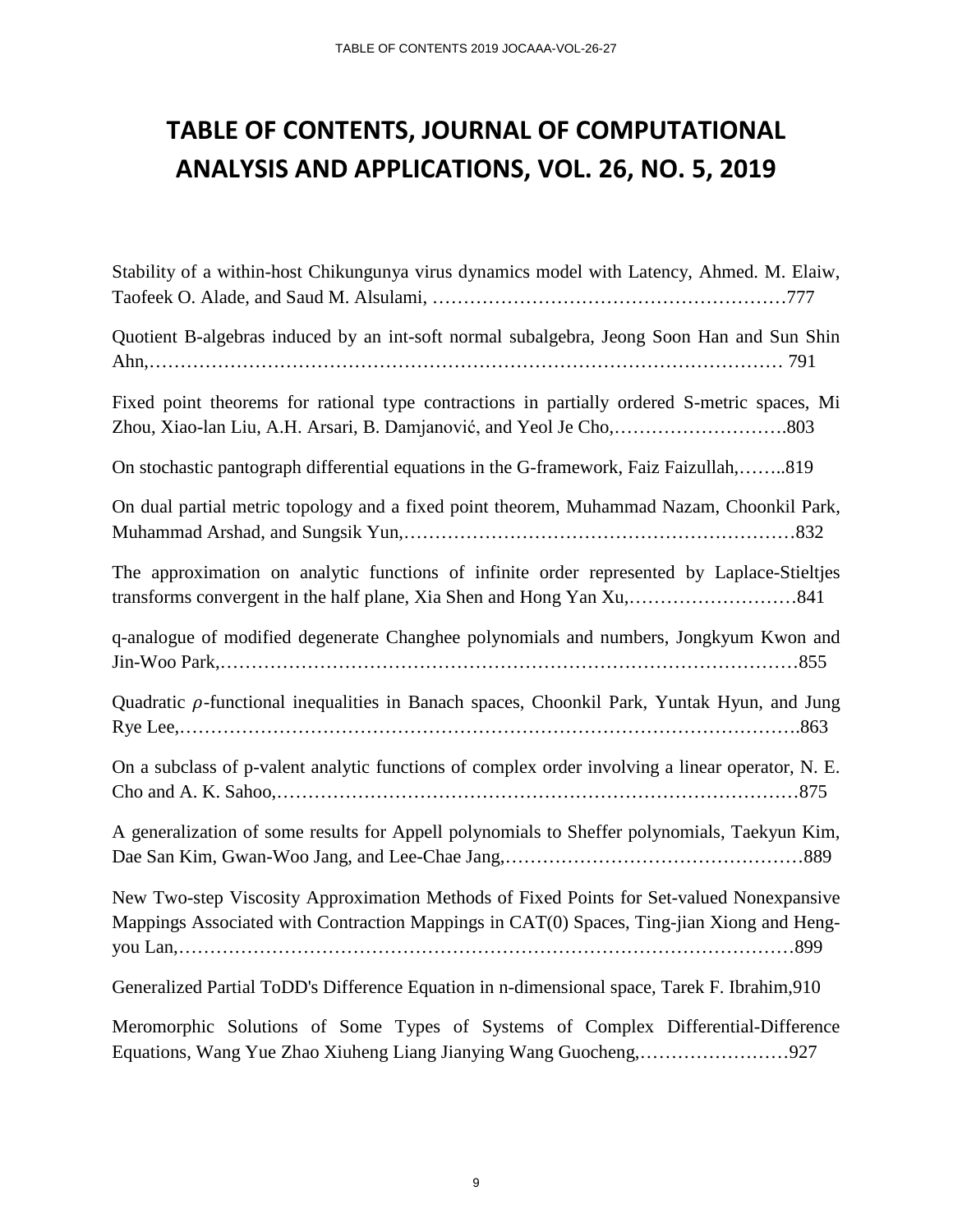### **TABLE OF CONTENTS, JOURNAL OF COMPUTATIONAL ANALYSIS AND APPLICATIONS, VOL. 26, NO. 5, 2019**

(continued)

A note on a certain kind of nonlinear difference Equations, Jie Zhang, Hai Yan Kang, and Liang Wen Liao,…………………………………………………………………………………943

A fixed point approach to the stability of quadratic  $(\rho_1, \rho_2)$ -functional inequalities in matrix Banach spaces, Afshan Batool, Tayyab Kamran, Choonkil Park, and Dong Yun Shin,….952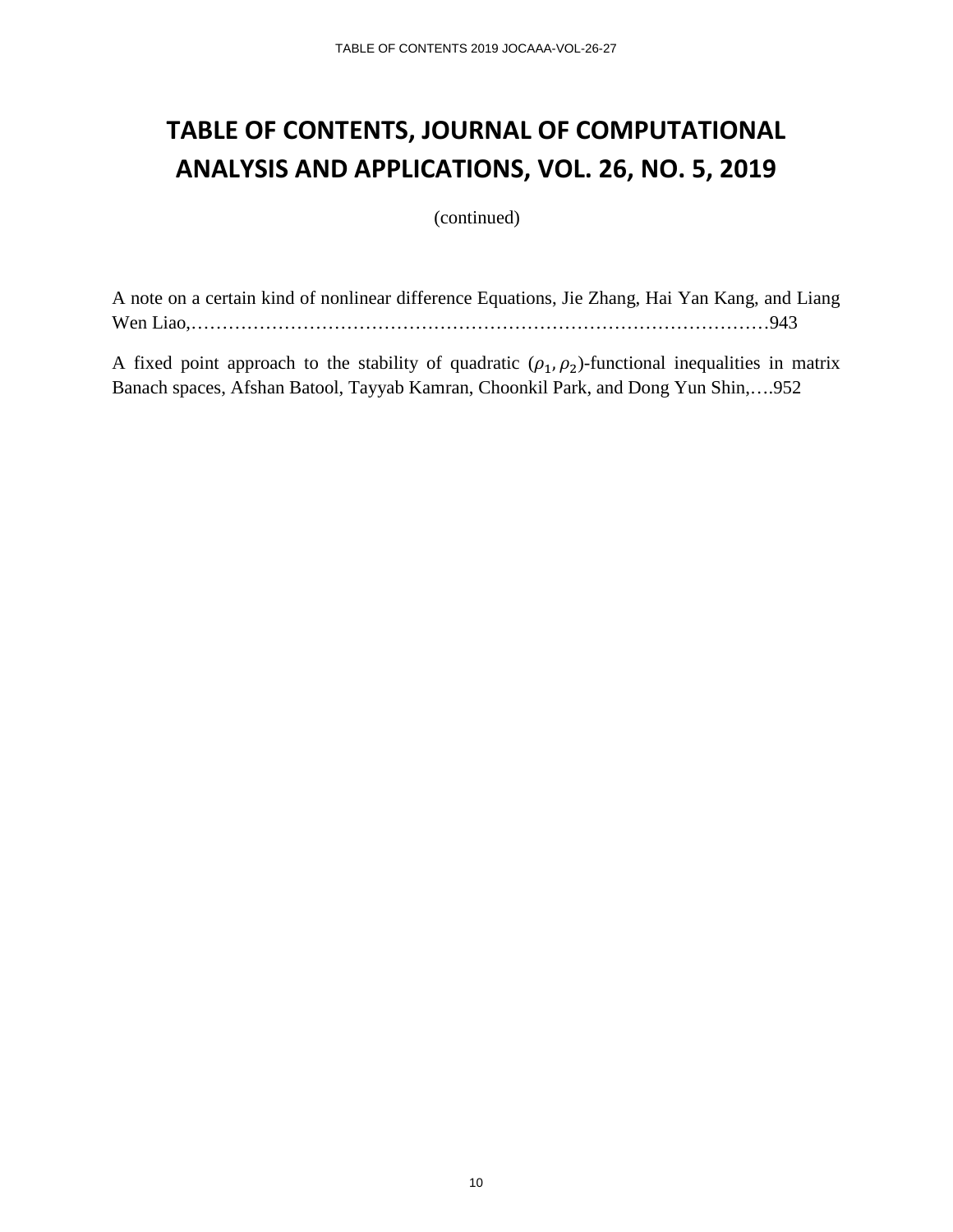# **TABLE OF CONTENTS, JOURNAL OF COMPUTATIONAL ANALYSIS AND APPLICATIONS, VOL. 26, NO. 6, 2019**

| Some identities involving generalized degenerate tangent polynomials arising from differential                                                                                   |
|----------------------------------------------------------------------------------------------------------------------------------------------------------------------------------|
| Some New Inequalities of the Hermite-Hadamard Type for Extended s-Convex Functions, Jian                                                                                         |
| On non-convex hybrid algorithm for a family of countable quasi-Lipschitz mappings in Hilbert<br>spaces, Muhammad Saeed Ahmad, Shin Min Kang, Waqas Nazeer, and Samina Kausar,997 |
| Some Results of The Class of Functions with Bounded Radius Rotation, Yaşar Polatoğlu,                                                                                            |
| Poly-Genocchi polynomials with umbral calculus viewpoint, Taekyun Kim, Dae San Kim,                                                                                              |
| On a class of certain dynamic inequalities in three independent variables on time scales, Zareen.                                                                                |
| Divisibility of Generalized Catalan Numbers and Raney Numbers, Jacob Bobrowski, Tian-Xiao                                                                                        |
| Coupled fixed point theorems for two maps in cone b-metric spaces over Banach algebras,                                                                                          |
| Fourier series of sums of products of poly-Genocchi functions, Taekyun Kim, Dae San Kim,                                                                                         |
| Hesitant fuzzy normal subalgebras in B-algebras, Jung Mi Ko and Sun Shin Ahn,1084                                                                                                |
| Impulsive periodic solutions of second order differential equations with singularity, Shengjun Li                                                                                |
| On Gauss diagrams of Knots: A modern approach, Young Chel Kwun, Abdul Rauf Nizami,                                                                                               |
| The Jones polynomial of graph links via the Tutte polynomial, Young Chel Kwun, Abdul Rauf                                                                                        |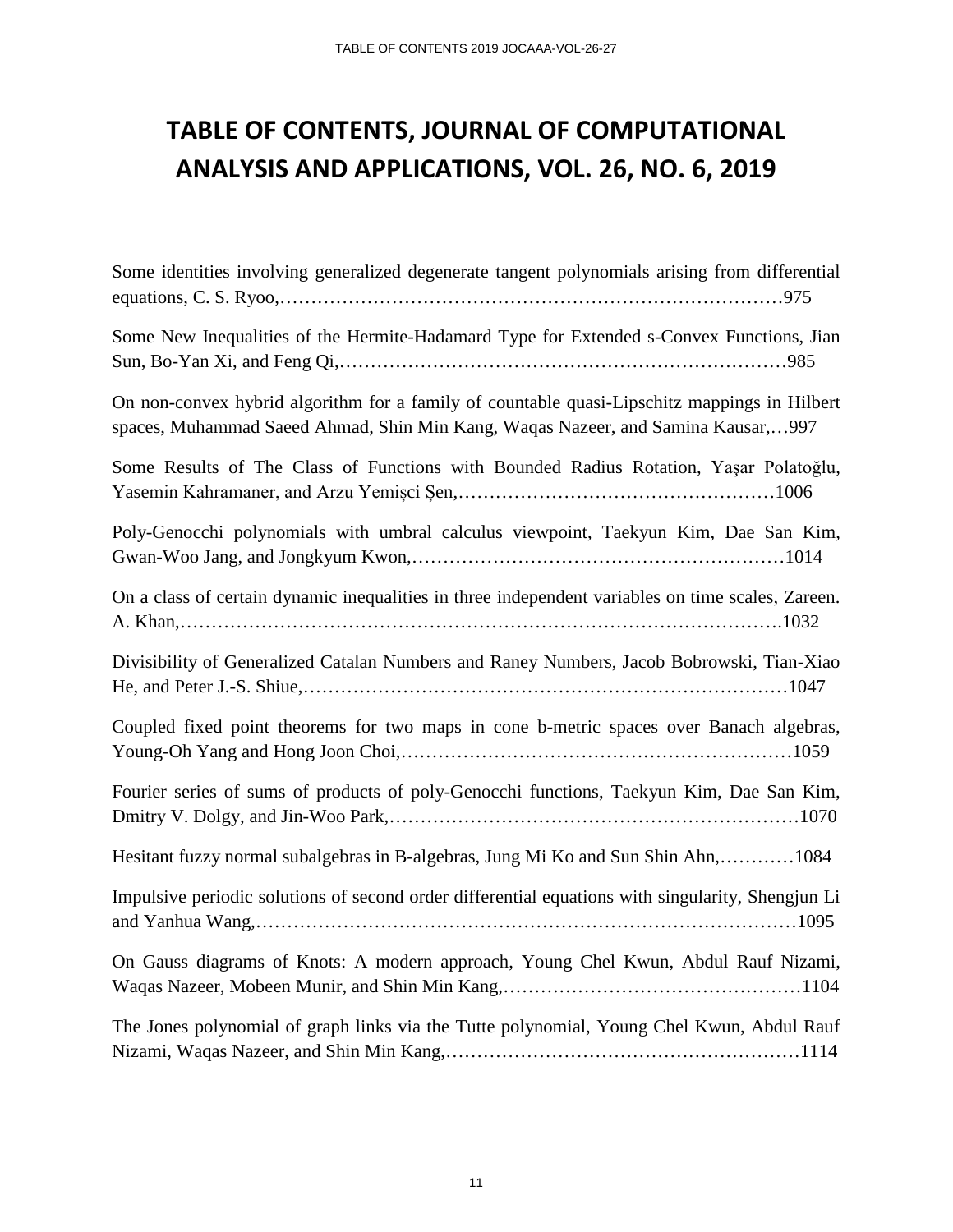#### **TABLE OF CONTENTS, JOURNAL OF COMPUTATIONAL ANALYSIS AND APPLICATIONS, VOL. 26, NO. 6, 2019**

(continued)

Fourier series of sums of product of poly-Bernoulli and Euler functions and their applications, Taekyun Kim, Dae San Kim, Gwan-Woo Jang, and Jongkyum Kwon,……………………1127

Ellipticity of co-effective complex for locally conformally calibrated  $\hat{G}_2$ -manifolds, Mobeen Munir, Waqas Nazeer, Shin Min Kang, Abdul Rauf Nizami, and Zakia Shahzadi,…………1146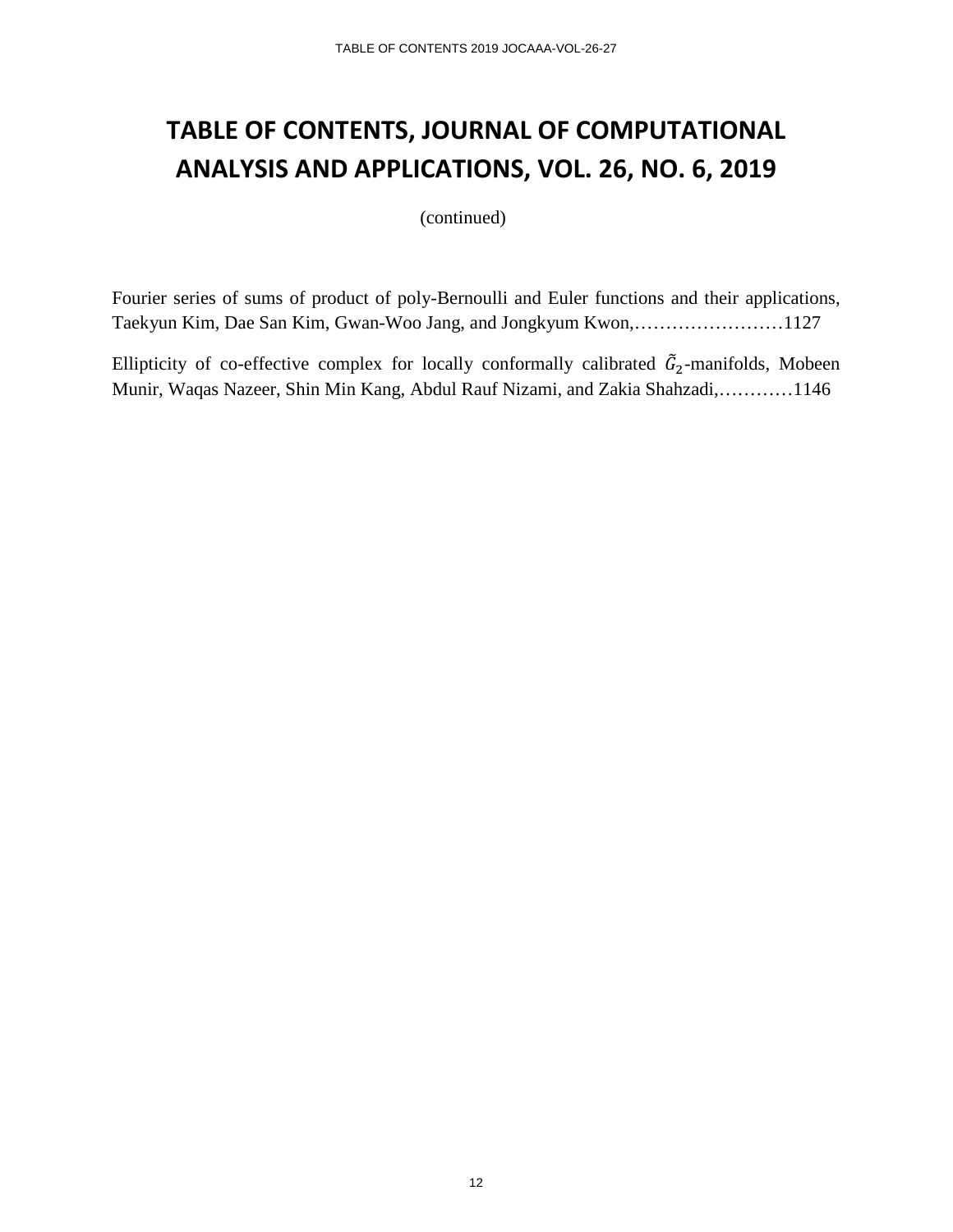# **TABLE OF CONTENTS, JOURNAL OF COMPUTATIONAL ANALYSIS AND APPLICATIONS, VOL. 26, NO. 7, 2019**

| Shift and invert weighted Golub-Kahan-Lanczos bidiagonalization algorithm for linear response<br>eigenproblem, Hong-xiu Zhong, Guo-liang Chen, and Wan-qiang Shen,1169                      |
|---------------------------------------------------------------------------------------------------------------------------------------------------------------------------------------------|
| Qualitative Study of Solution of Some Higher Order Difference Equations, E. M. Elsayed, K. N.                                                                                               |
| On some classes of nonlinear contractions in Fuzzy metric spaces, Dangdang Wang, Chuanxi                                                                                                    |
| On subclasses of analytic functions with fixed second coefficients, A. Y. Lashin and F.Z. El-                                                                                               |
| On strong convergence theorem of hybrid algorithm for a countable family of quasi-Lipschitz<br>mappings, Muhammad Saeed Ahmad, Waqas Nazeer, Mobeen Munir, Shin Min Kang, and               |
| Some common fixed point theorems in $\omega$ -orbitally complete modular metric spaces via C-class<br>functions and application, Bahman Moeini, Arslan Hojat Ansari, and Choonkil Park,1217 |
| Trapezoidal interval type-2 hesitant fuzzy sets associated with new operations, N. O. Alshehri                                                                                              |
| Menger probabilistic normed Riesz spaces and stability of lattice preserving functional equation,<br>Seyed Mohammad Sadegh Modarres Mosadegh, Ehsan Movahednia, Jung Rye Lee, and           |
| Fourier series of sums of products of poly-Genocchi and poly-Bernoulli functions, Taekyun Kim,                                                                                              |
| Additive-quadratic $\rho$ -functional equations in $\beta$ -homogeneous F-spaces, Sungsik Yun,1276                                                                                          |
| Differential subordination for analytic functions associated with leaf-like domains, S.<br>Sivasubramanian, M. Govindaraj, G. Murugusundaramoorthy, and N. E. Cho,1286                      |
| On iterative approach to common fixed points of nonexpansive mappings in Hilbert spaces,<br>Muhammad Saeed Ahmad, Waqas Nazeer, Shin Min Kang, Syeed Fakhar Abbas Naqvi, 1302               |
| Best proximity points involving F-contraction on a closed ball, Aftab Hussain and Choonkil                                                                                                  |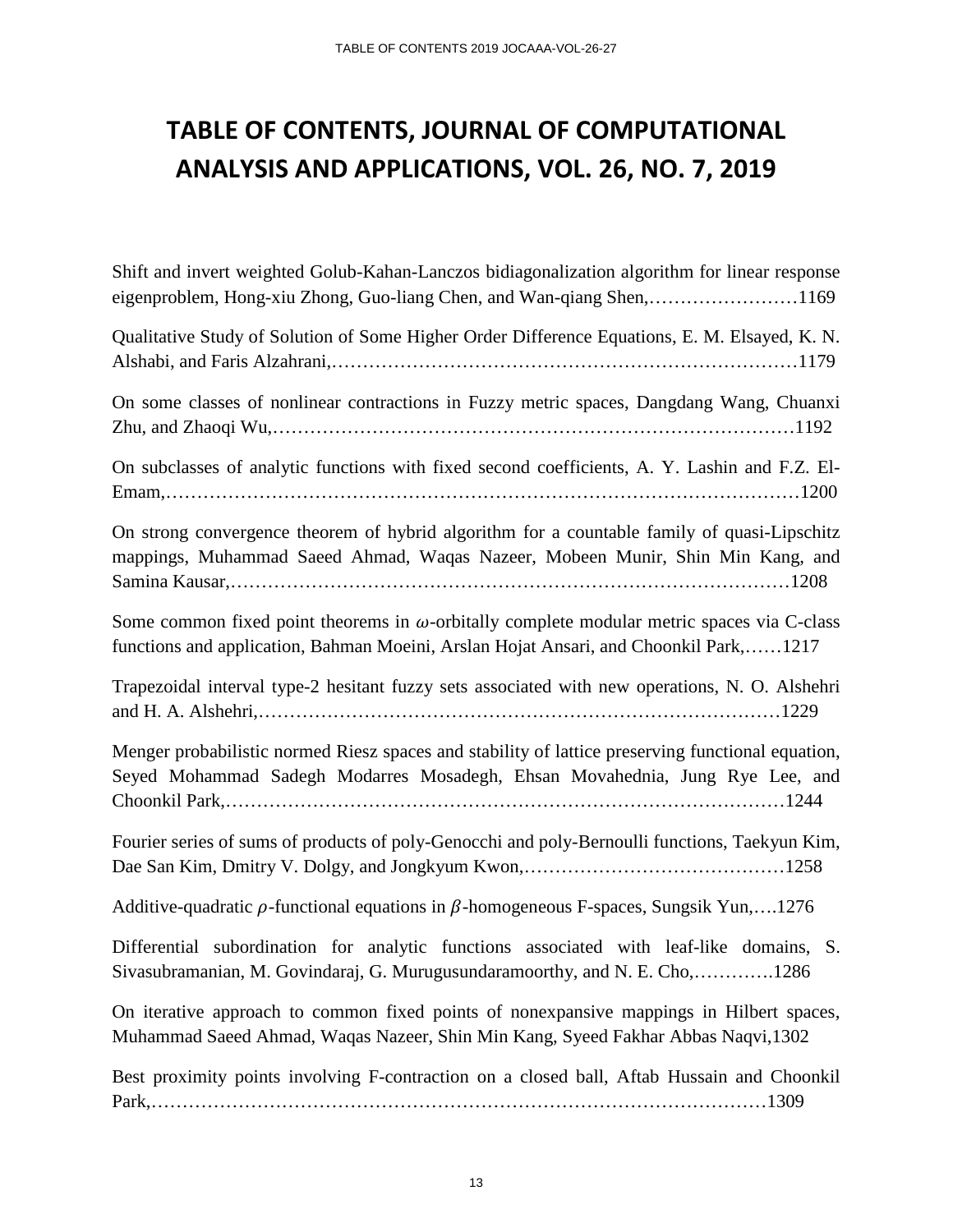### **TABLE OF CONTENTS, JOURNAL OF COMPUTATIONAL ANALYSIS AND APPLICATIONS, VOL. 26, NO. 7, 2019**

(continued)

Asymptotic lines of a discrete Lotka-Volterra competition model, Young-Hee Kim and Sang-Mok Choo,…………………………………………………………………………………1316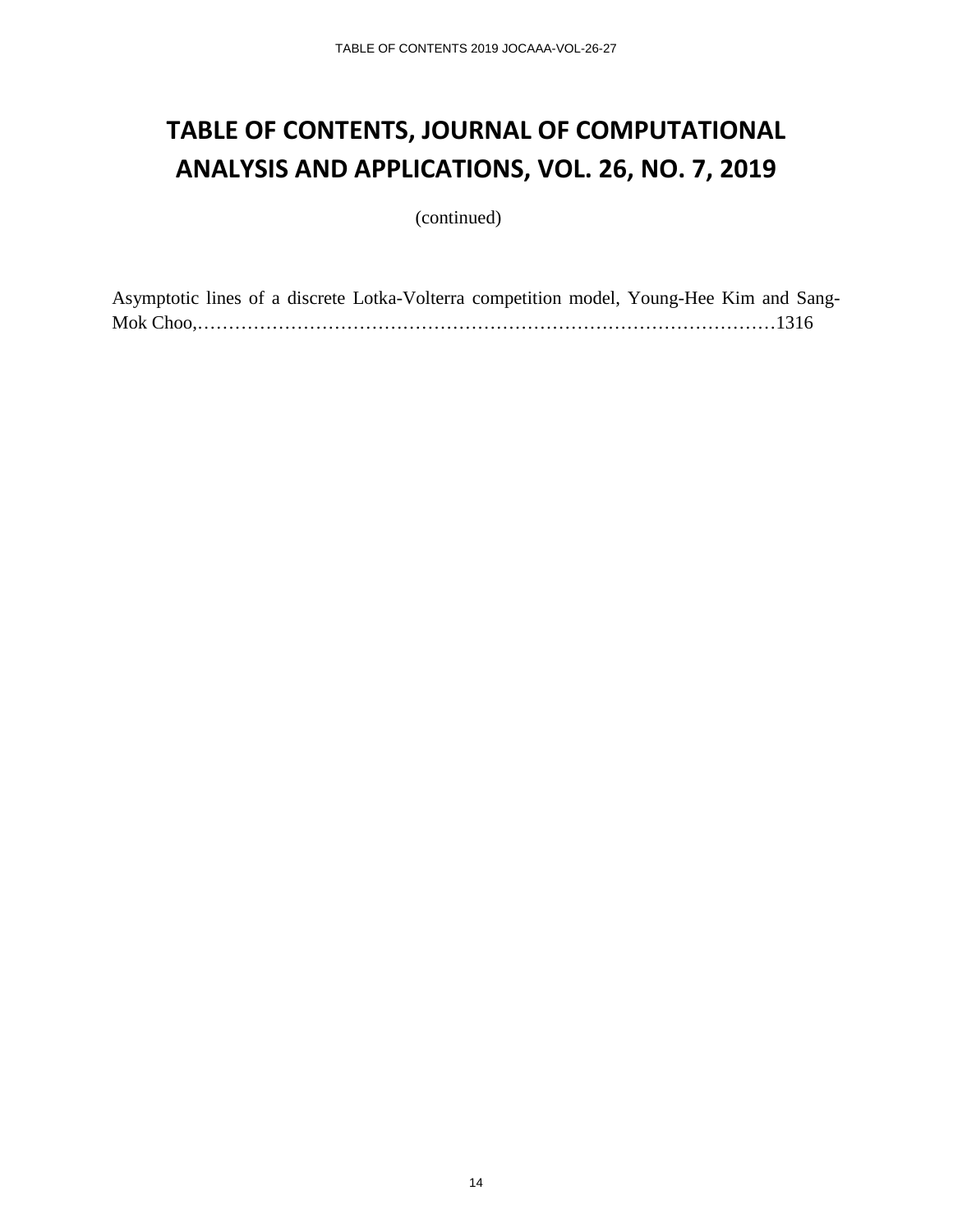### **TABLE OF CONTENTS, JOURNAL OF COMPUTATIONAL ANALYSIS AND APPLICATIONS, VOL. 26, NO. 8, 2019**

Existence and global attractiveness of pseudo almost periodic solutions to impulsive partial stochastic neutral functional differential equations, Zuomao Yan and Fangxia Lu,…1343

| Fourier series of functions associated with poly-Genocchi polynomials, Taekyun Kim, Dae San                                                                                     |
|---------------------------------------------------------------------------------------------------------------------------------------------------------------------------------|
| Tracy-Singh Products and Classes of Operators, Arnon Ploymukda, Pattrawut Chansangiam,                                                                                          |
| On unicity theorems of difference of entire or meromorphic functions, Yong Liu,1414                                                                                             |
| On the existence and behavior of the solutions for some difference equations systems, M. M. El-                                                                                 |
| Applications of soft sets to BCC-ideals in BCC-algebras, Sun Shin Ahn,1440                                                                                                      |
| Fixed point theorems for various contraction conditions in digital metric spaces, Choonkil Park,<br>Ozgur Ege, Sanjay Kumar, Deepak Jain, and Jung Rye Lee,1451                 |
| Fixed points of Ciric type ordered F-contractions on partial metric spaces, Muhammad Nazam,<br>Muhammad Arshad, Choonkil Park, and Sungsik Yun,1459                             |
| The Theoretical Analysis of $l_1$ -TV Compressive Sensing Model for MRI Image Reconstruction,                                                                                   |
| On Fibonacci Z-sequences and their logarithm functions, Hee Sik Kim, J. Neggers, and Keum                                                                                       |
| Hermite-Hadamard type fractional integral inequalities for $MT_{(r,g,m,\varphi)}$ -preinvex functions,<br>Muhammad Adil Khan, Yu-Ming Chu, Artion Kashuri, and Rozana Liko,1487 |
| Umbral calculus approach to degenerate poly-Genocchi polynomials, Taekyun Kim, Dae San                                                                                          |
| Quadratic $(\rho_1, \rho_2)$ -functional inequality in fuzzy normed spaces, Younghun Jo, Junha Park,                                                                            |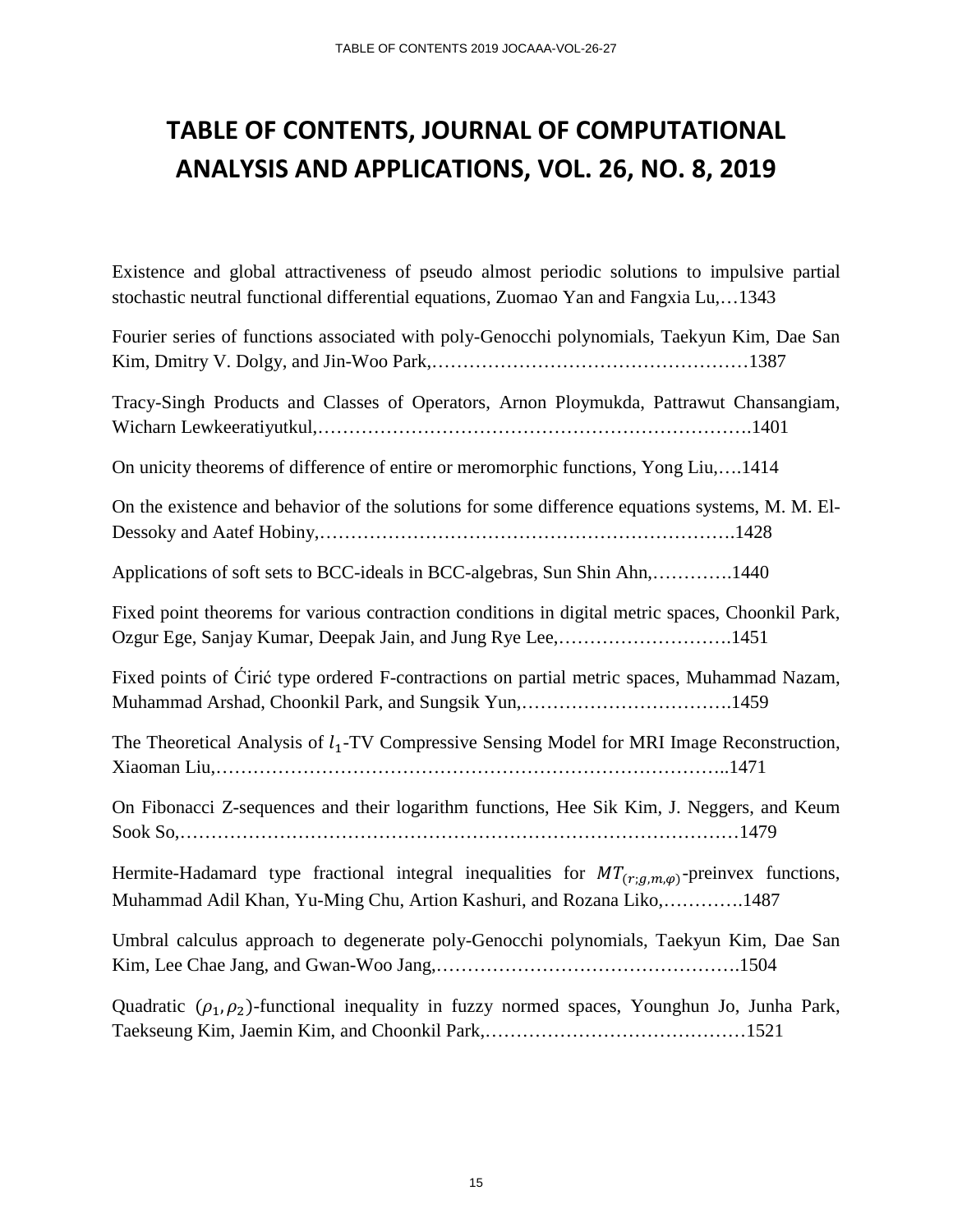#### **TABLE OF CONTENTS, JOURNAL OF COMPUTATIONAL ANALYSIS AND APPLICATIONS, VOL. 27, NO. 1, 2019**

On common fixed point theorems of weakly compatible mappings in fuzzy metric spaces, Afshan Batool, Tayyab Kamran, Dong Yun Shin, and Choonkil Park,……………………11

Analysis of latent CHIKV dynamics model with time delays, Ahmed. M. Elaiw, Taofeek O. Alade, and Saud M. Alsulami,………………………………………………………………19 Dynamical behavior of MERS-CoV model with discrete delays, H. Batarfi, A. Elaiw, and A. Alshareef,…………………………………………………………………………………….37 Convexity and hyperconvexity in fuzzy metric space, Ebru Yiğit and Hakan Efe,…………50 On generalizations of a reverse Hardy-Hilbert's type inequality, Zhengping Zhang and Gaowen Xi,……………………………………………………………………………………………59 Dunkl generalization of q-Szász-Mirakjan-Kantrovich type operators and approximation, Abdullah Alotaibi and M. Mursaleen,……………………………………………………….66 Pointwise error estimates for spherical hybrid interpolation, Chunmei Ding, Ming Li, and Feilong Cao,…………………………………………………………………………………77 Investigating dynamics of the rational difference equation  $x_{n+1} = \frac{x_{n-1}}{A+Bx_nx_{n-1}}$ , Malek Ghazel, Taher S. Hassan, and Ahmed M. Mosallem,…………………………………………………85  $L<sub>p</sub>$  approximation errors for hybrid interpolation on the unit sphere, Chunmei Ding, Ming Li, and Feilong Cao,…………………………………………………………………………………104 Some best approximation formulas and inequalities for the Bateman's G-function, Ahmed Hegazi, Mansour Mahmoud, Ahmed Talat, and Hesham Moustafa,…………………………118 A new q-extension of Euler polynomial of the second kind and some related polynomials, R. P. Agarwal, J. Y. Kang, and C. S. Ryoo,……………………………………………………….136 Regularized moving least squares approximation with Laplace-Beltrami operator on the sphere, Chunmei Ding, Yongli Zhang, and Feilong Cao,…………………………………………… 149 Chaos Control and Function Projective Synchronization of Noval Chaotic Dynamical System, M. M. El-Dessoky, E. O. Alzahrani, and N.A. Almohammadi,……………………………..162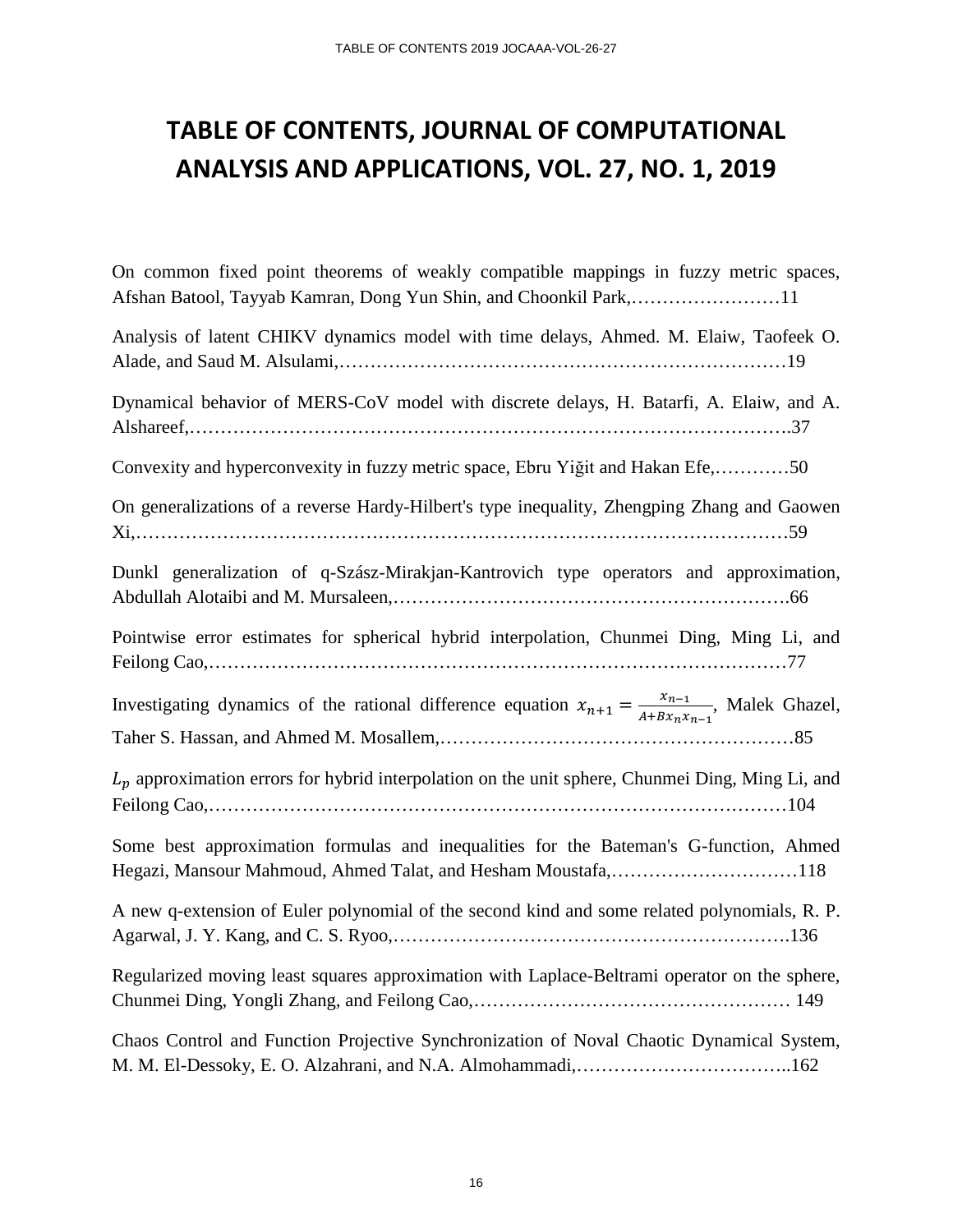#### **TABLE OF CONTENTS, JOURNAL OF COMPUTATIONAL ANALYSIS AND APPLICATIONS, VOL. 27, NO. 1, 2019**

(continued)

Umbral calculus approach to r-Stirling numbers of the second kind and r-Bell polynomials, Taekyun Kim, Dae San Kim, Hyuck-In Kwon, and Jongkyum Kwon,………………………173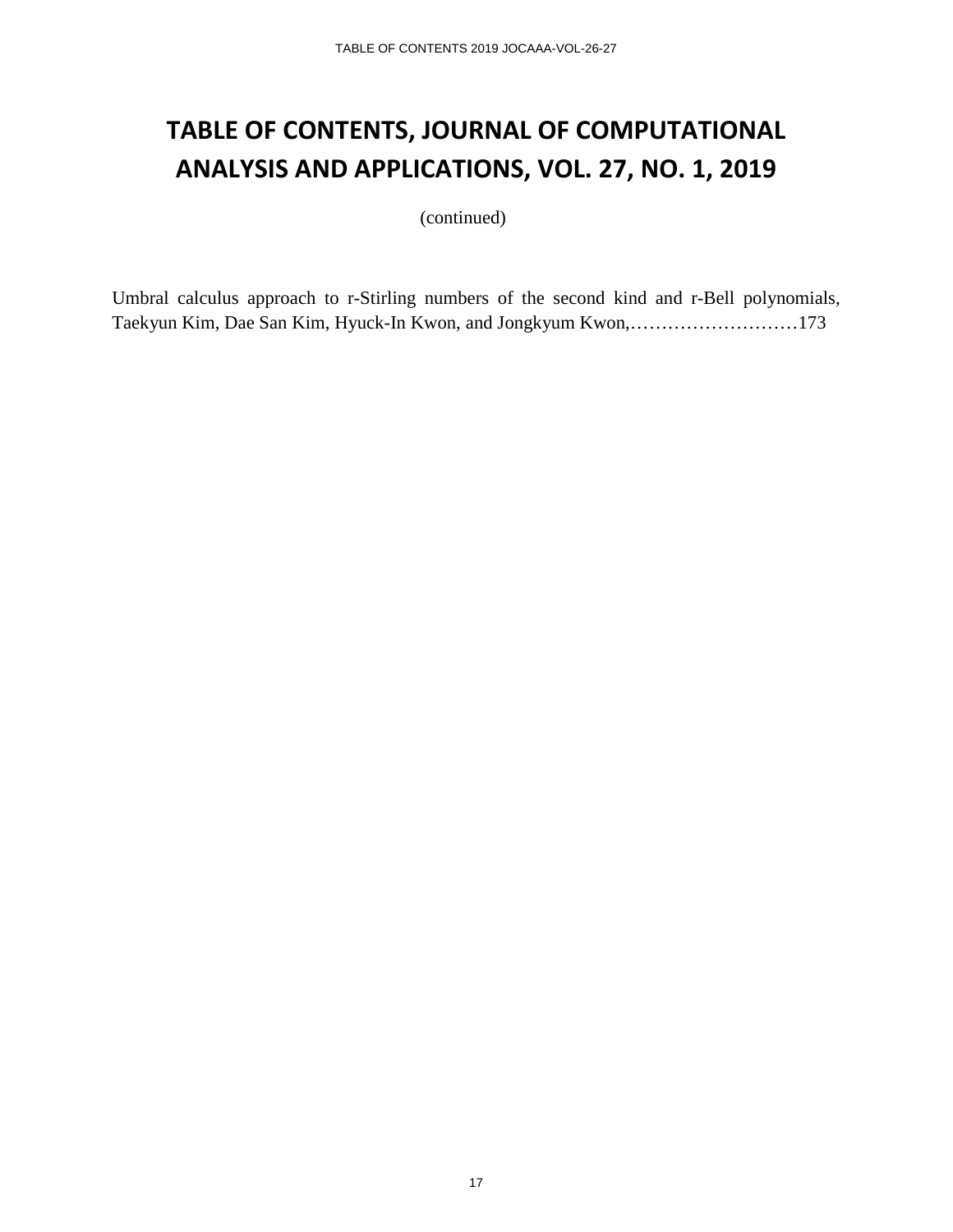# **TABLE OF CONTENTS, JOURNAL OF COMPUTATIONAL ANALYSIS AND APPLICATIONS, VOL. 27, NO. 2, 2019**

| An iterative algorithm of poles assignment for LDP systems, Lingling Lv, Zhe Zhang, Lei                                                                                       |
|-------------------------------------------------------------------------------------------------------------------------------------------------------------------------------|
| C*-algebra-valued modular metric spaces and related fixed point results, Bahman Moeini, Arslan                                                                                |
| Strong Convergence Theorems and Applications of a New Viscosity Rule for Nonexpansive<br>Mappings, Waqas Nazeer, Mobeen Munir, Sayed Fakhar Abbas Naqvi, Chahn Yong Jung, and |
| Generalized stability of cubic functional equations with an automorphism on a quasi- $\beta$ normed                                                                           |
| Two quotient BI-algebras induced by fuzzy normal subalgebras and fuzzy congruence relations,                                                                                  |
| General quadratic functional equations in quasi- $\beta$ -normed spaces: solution, superstability and<br>stability, Shahrokh Farhadabadi, Choonkil Park, and Sungsik Yun, 256 |
| On Impulsive Sequential Fractional Differential Equations, N. I. Mahmudov and B. Sami, 269                                                                                    |
| The Differentiability and Gradient for Fuzzy Mappings Based on the Generalized Difference of                                                                                  |
| Global Attractivity and Periodic Nature of a Higher order Difference Equation, M. M. El-                                                                                      |
| Asymptotic Representations for Fourier Approximation of Functions on the Unit Square, Zhihua                                                                                  |
| Khatri-Rao Products and Selection Operators, Arnon Ploymukda, Pattrawut Chansangiam, 316                                                                                      |
| Some new coupled fixed point theorems in partially ordered complete Menger probabilistic G-                                                                                   |
| Fourier series of sums of products of higher-order Euler functions, Taekyun Kim, Dae San Kim,                                                                                 |
| Some symmetric identities for (p, q)-Euler zeta function, Cheon Seoung Ryoo,361                                                                                               |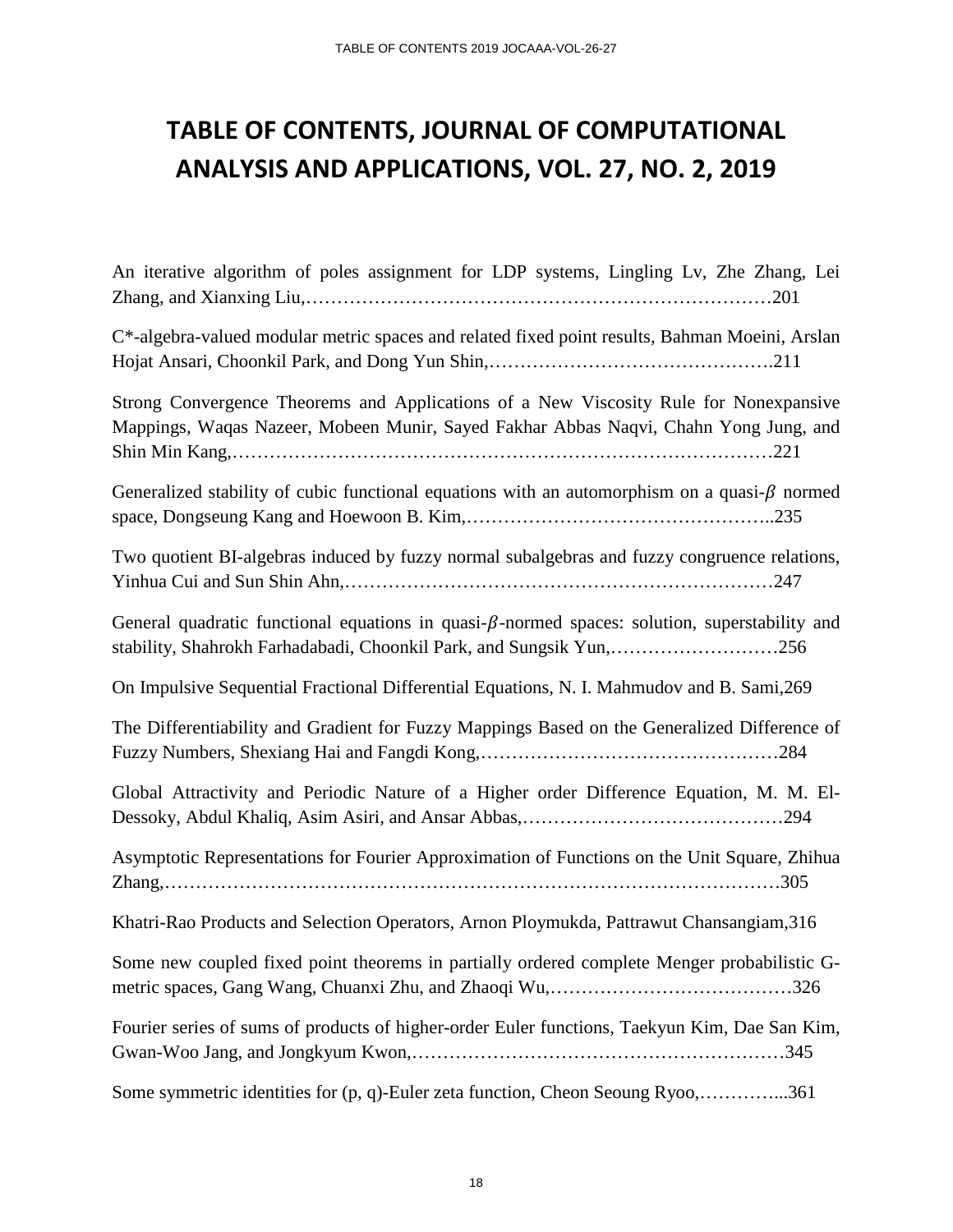### **TABLE OF CONTENTS, JOURNAL OF COMPUTATIONAL ANALYSIS AND APPLICATIONS, VOL. 27, NO. 2, 2019**

(continued)

Additive  $(\rho_1, \rho_2)$ -functional inequalities in complex Banach spaces, Choonkil Park, Dong Yun Shin, and George A. Anastassiou,…………………………………………………………367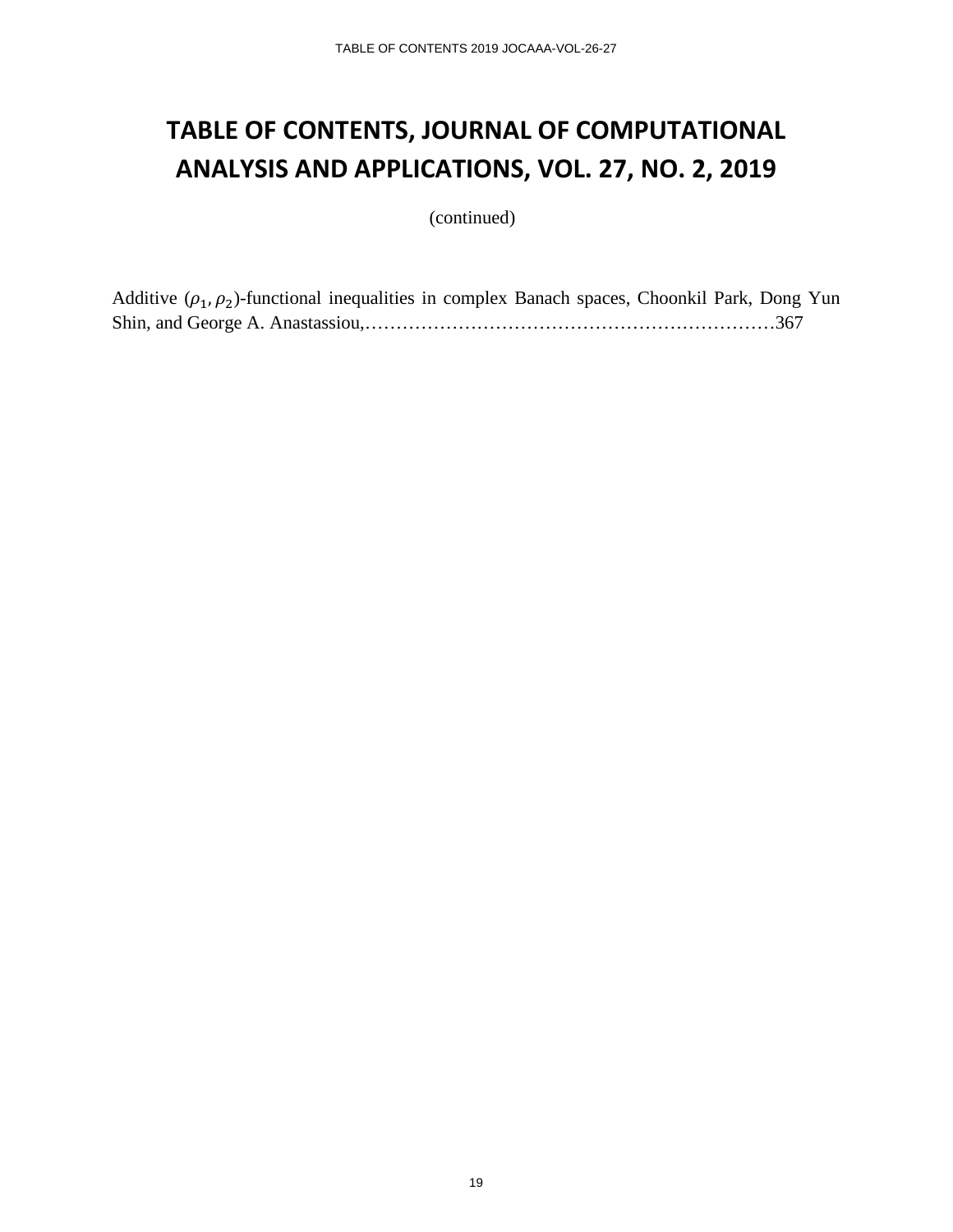### **TABLE OF CONTENTS, JOURNAL OF COMPUTATIONAL ANALYSIS AND APPLICATIONS, VOL. 27, NO. 3, 2019**

Modified Halpern's iteration without assumptions on fixed point set in metric space, Kanyarat Cheawchan and Atid Kangtunyakarn,………………………………………………………393

Convergence of double acting iterative scheme for a family of generalized  $\varphi$ -weak contraction mappings in CAT(0) spaces, Kyung Soo Kim,…………………………………………….404

On solution of a system of differential equations via fixed point theorem, Muhammad Nazam, Muhammad Arshad, Choonkil Park, Ozlem Acar, Sungsik Yun, and George A. Anastassiou,417

Some equalities and inequalities for K-g-frames, Zhong-Qi Xiang and Yin-Suo Jia,………427

AQ-functional equation in matrix non-Archimedean fuzzy normed spaces, Jung-Rye Lee, George A. Anastassiou, Choonkil Park, Murali Ramdoss, and Vithya Veeramani,…………438

Existence of continuous selection for some special kind of multivalued mappings, G. Poonguzali, Muthiah Marudai, George A. Anastassiou, and Choonkil Park,…………………………….447

Refined stability of set-valued functional equations, Hong-Mei Liang, Hark-Mahn Kim, and Hwan-Yong Shin,……………………………………………………………………………453

Approximate Cauchy-Jensen and bi-quadratic mappings in 2-Banach spaces, Won-Gil Park and Jae-Hyeong Bae,…………………………………………………………………………….463

Birkhoff Normal Forms, KAM theory and continua of periodic points for certain planar system, M. R. S. Kulenović, E. Pilav, and N. Mujić,…………………………………………………470

Durrmeyer type (p, q)-Baskakov operators for functions of one and two variables, Qing-Bo Cai and Guorong Zhou,…………………………………………………………………………..481

A subclass of analytic functions defined by a fractional integral operator, Alb Lupaș Alina,502

Properties on a subclass of analytic functions defined by a fractional integral operator, Alb Lupaș Alina,…………………………………………………………………………………………506

Normal criteria of meromorphic functions concerning holomorphic functions, Da-Wei Meng, San-Yang Liu, and Hong-Yan Xu,……………………………………………………………511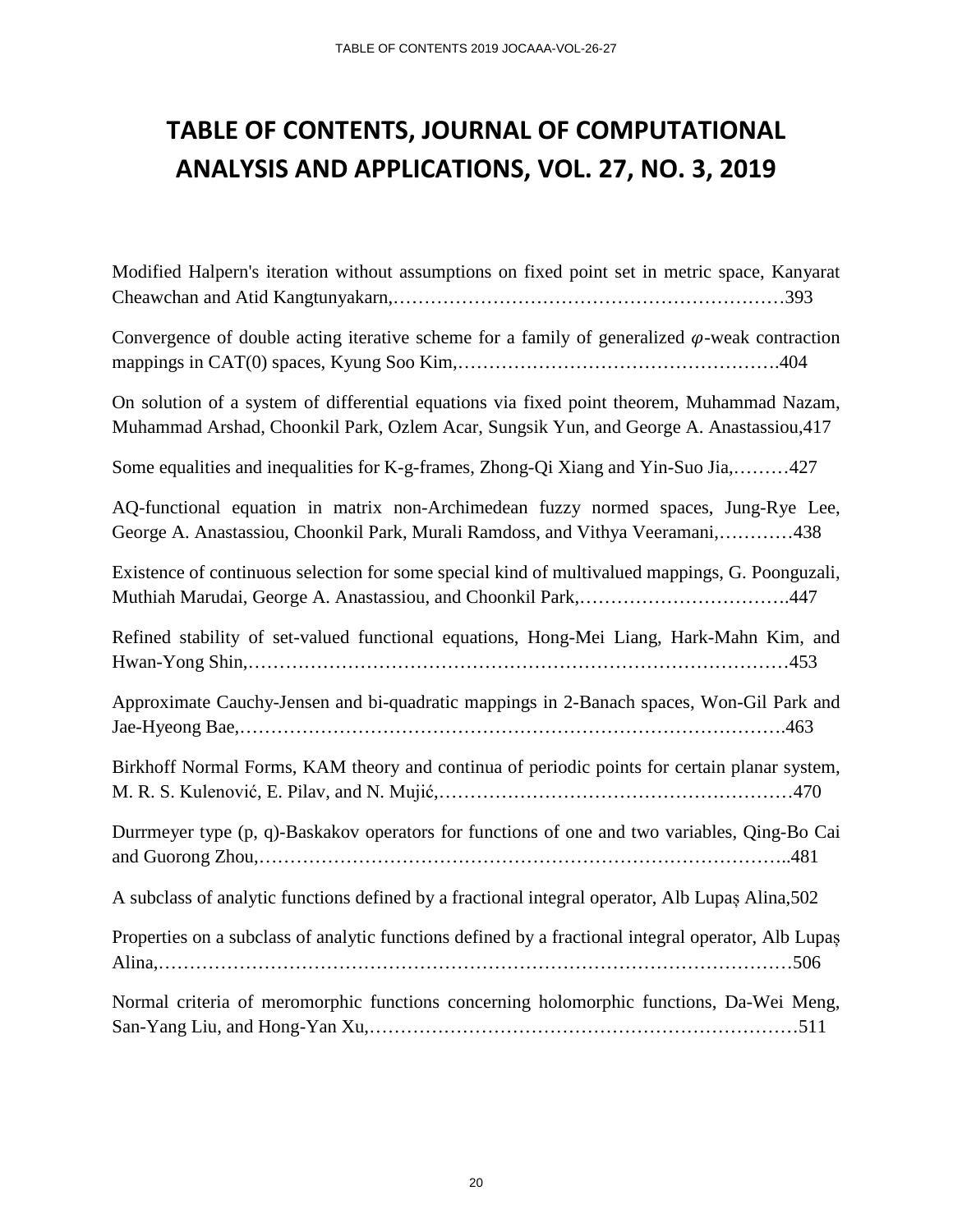## **TABLE OF CONTENTS, JOURNAL OF COMPUTATIONAL ANALYSIS AND APPLICATIONS, VOL. 27, NO. 3, 2019**

#### **(continued)**

Mixed Weakly Monotone Mappings and its Application to System of Integral Equations via Fixed Point Theorems, Deepak Singh, Om Prakash Chauhan, Afrah A N Abdou, and Garima Singh,………………………………………………………………………………………527

Functional inequalities in fuzzy normed spaces and its stability, Giljun Han, Chang Il Kim,544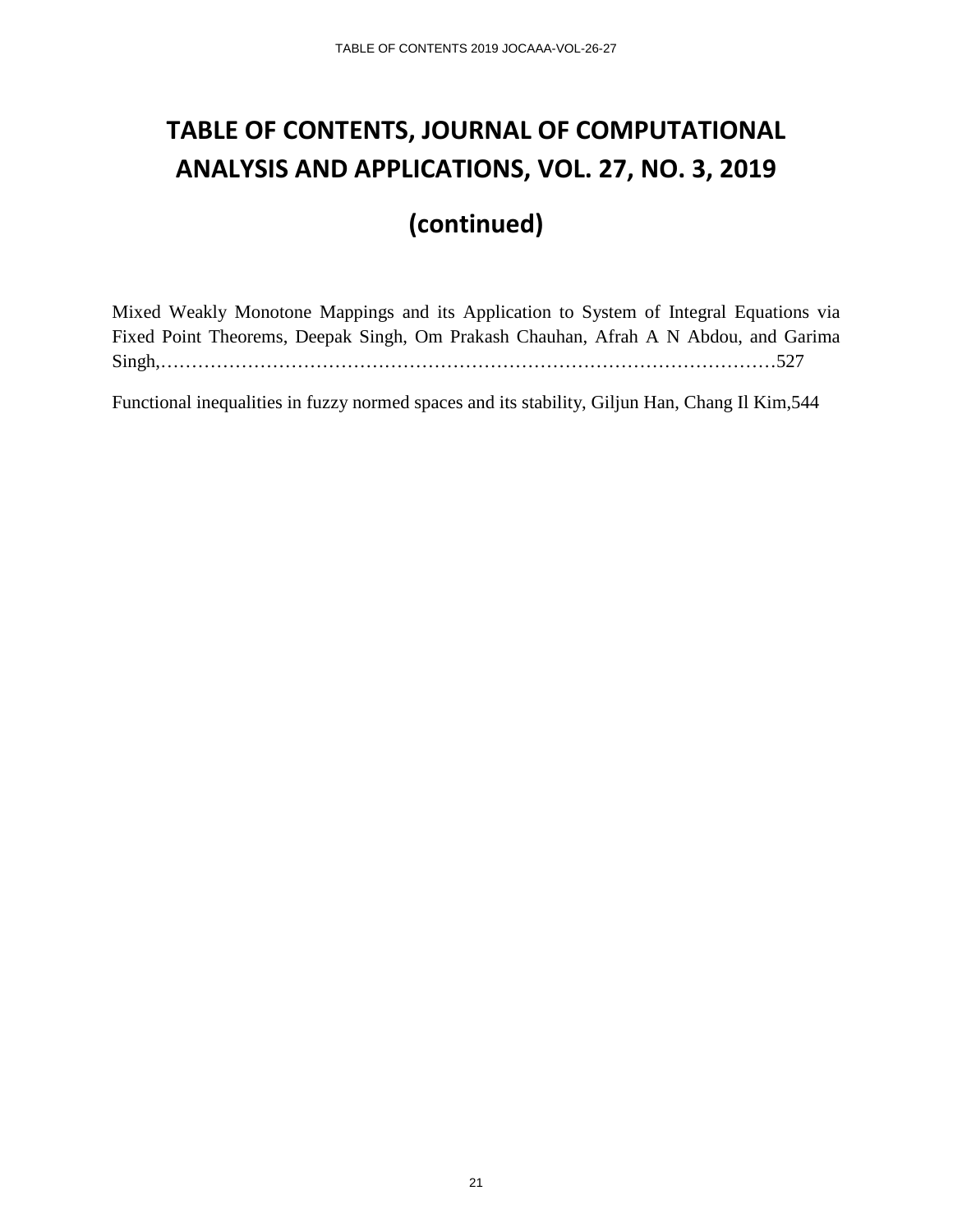# **TABLE OF CONTENTS, JOURNAL OF COMPUTATIONAL ANALYSIS AND APPLICATIONS, VOL. 27, NO. 4, 2019**

| Some Fixed Point Results of Caristi Type in G-Metric Spaces, Hamed M. Obiedat and Ameer A.                                                                                                          |
|-----------------------------------------------------------------------------------------------------------------------------------------------------------------------------------------------------|
| Meir-Keeler contraction mappings in $M_b$ -metric Spaces, N. Mlaiki, N. Souayah, K. Abodayeh,                                                                                                       |
| Generalized Ulam-Hyers Stability for Generalized types of $(\gamma - \psi)$ -Meir-Keeler Mappings via<br>Fixed Point Theory in S-metric spaces, Mi Zhou, Xiao-lan Liu, Arslan Hojat Ansari, Yeol Je |
| New oscillation criteria for second-order nonlinear delay dynamic equations with nonpositive<br>neutral coefficients on time scales, Ming Zhang, Wei Chen, M.M.A. El-Sheikh, R.A. Sallam,           |
| A Consistency Reaching Approach for Probability-interval Valued Hesitant Fuzzy Preference                                                                                                           |
| Dynamics and Solutions of Some Recursive Sequences of Higher Order, Asim Asiri and E. M.                                                                                                            |
| Extremal solutions for a coupled system of nonlinear fractional differential equations with p-                                                                                                      |
| The Growth and Zeros of Linear Differential Equations with Entire Coefficients of $[p, q] - \varphi(r)$                                                                                             |
| Some k-fractional integrals inequalities through generalized $\lambda_{\phi m}$ -MT-preinvexity, Chunyan Luo,<br>Tingsong Du, Muhammad Adil Khan, Artion Kashuri, and Yanjun Shen,690               |
| Some generalizations of operator inequalities for positive linear map, Chaojun Yang and                                                                                                             |
| Locally and globally small Riemann sums and Henstock integral of fuzzy-number-valued                                                                                                                |
| On systems of fractional Langevin equations of Riemann-Liouville type with generalized<br>nonlocal fractional integral boundary conditions, Chatthai Thaiprayoon, Sotiris K. Ntouyas, and           |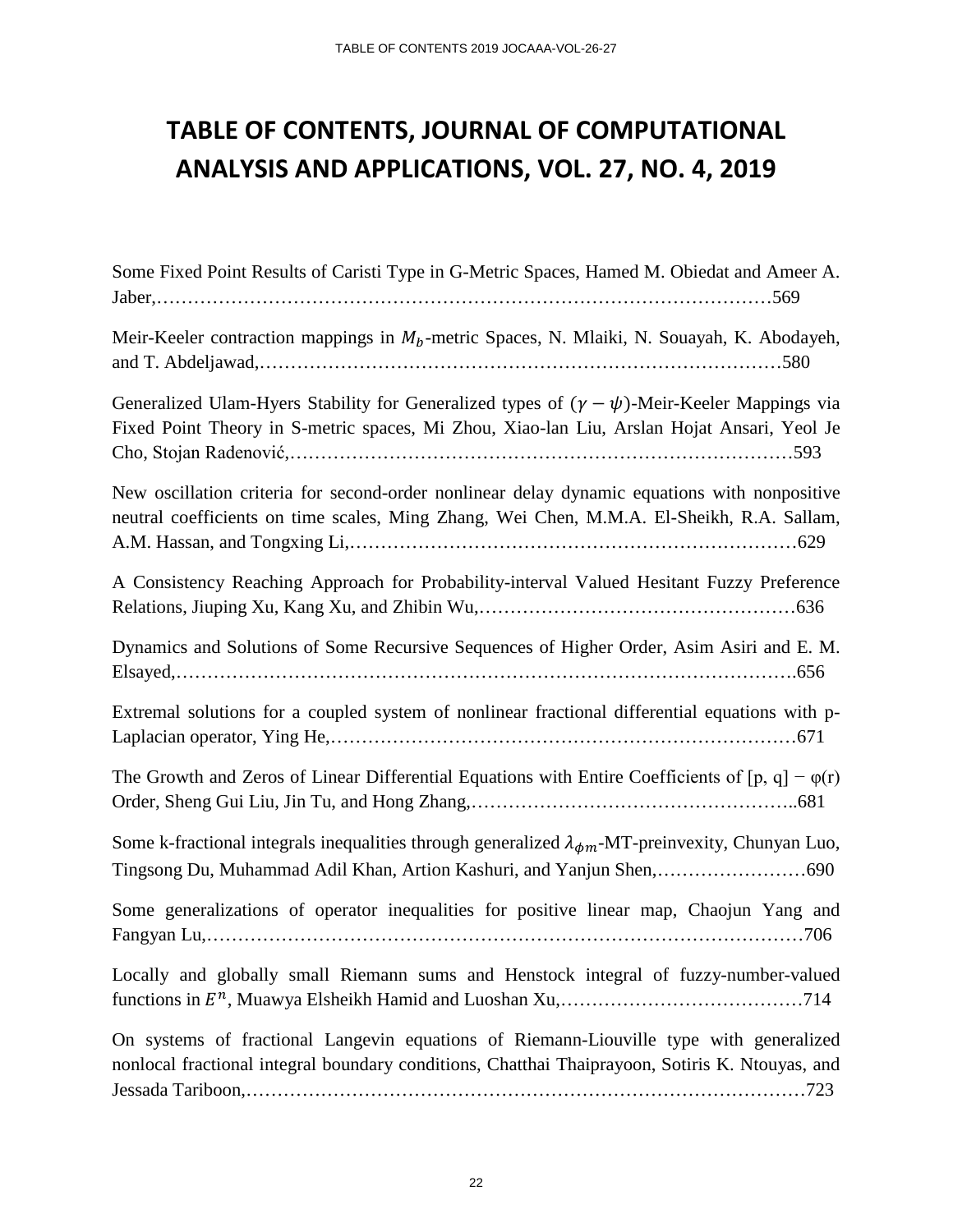#### **TABLE OF CONTENTS, JOURNAL OF COMPUTATIONAL ANALYSIS AND APPLICATIONS, VOL. 27, NO. 4, 2019**

(continued)

Subordination results for certain class of analytic functions associated with Mittag-Leffler function, Mansour F. Yassen,……………………………………………………………738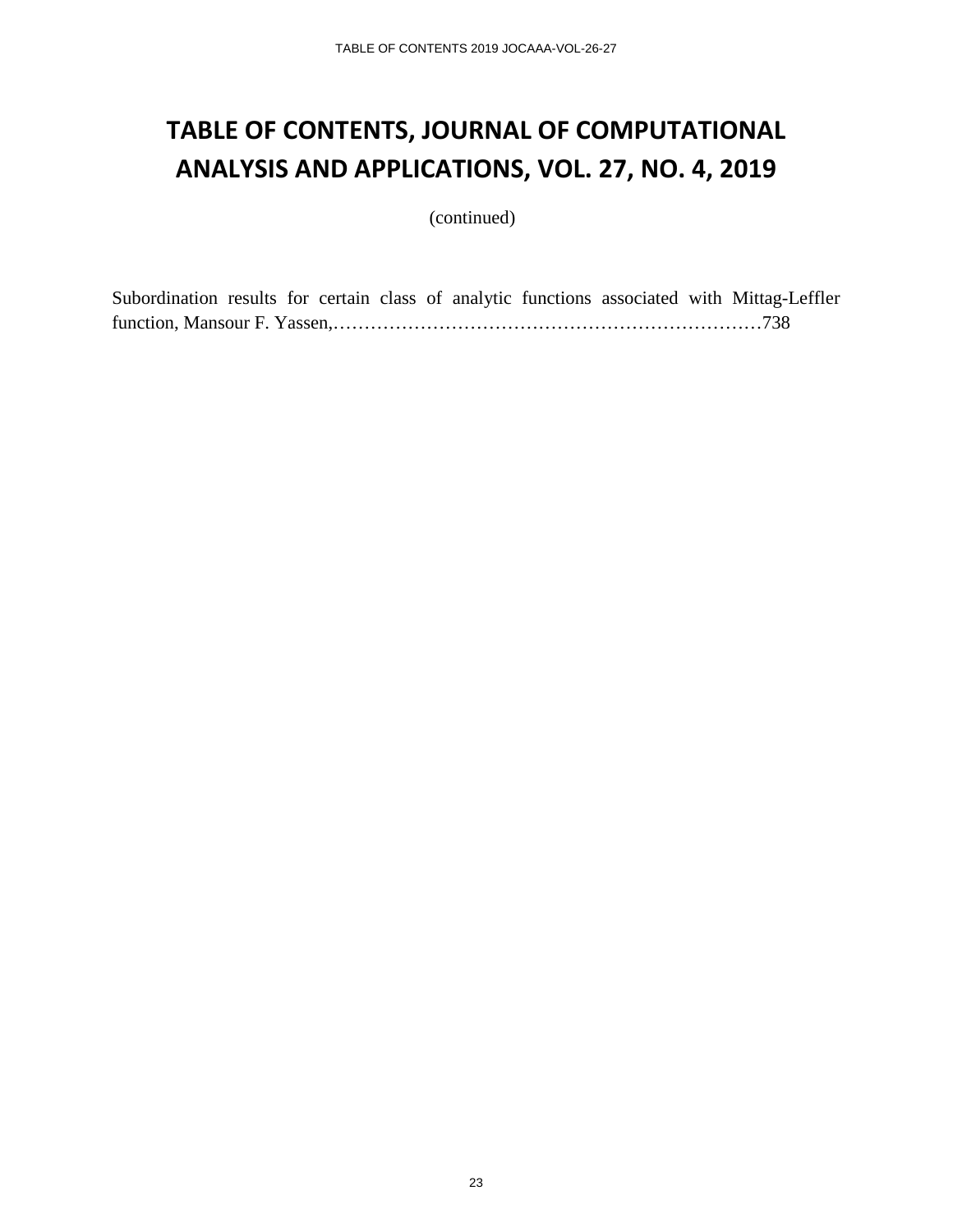### **TABLE OF CONTENTS, JOURNAL OF COMPUTATIONAL ANALYSIS AND APPLICATIONS, VOL. 27, NO. 5, 2019**

Fixed point theorems for F-contractions on closed ball in partial metric spaces, Muhammad Nazam, Choonkil Park, Aftab Hussain, Muhammad Arshad, and Jung-Rye Lee,………759

| Lacunary sequence spaces defined by Euler transform and Orlicz functions, Abdullah Alotaibi,         |
|------------------------------------------------------------------------------------------------------|
| Oscillation analysis for higher order difference equation with non-monotone arguments, Özkan         |
|                                                                                                      |
| Neutrosophic sets applied to mighty filters in BE-algebras, Jung Mi Ko and Sun Shin Ahn, 798         |
| Coupled fixed point of firmly nonexpansive mappings by Mann's iterative processes in Hilbert         |
| Dynamics of the zeros of analytic continued the second kind q-Euler polynomial, Cheon Seoung         |
| Remarks on the blow-up for damped Klein-Gordon equations with a gradient nonlinearity,               |
| The $\gamma$ -fuzzy topological semigroups and $\gamma$ -fuzzy topological ideals, Cheng-Fu Yang,838 |
| The Behavior and Closed Form of the Solutions of Some Difference Equations, E. M. Elsayed            |
| Convexity and Monotonicity of Certain Maps Involving Hadamard Products and Bochner                   |
| Fibonacci periodicity and Fibonacci frequency, Hee Sik Kim, J. Neggers, and Keum Sook                |
| The weighted moving averages for a series of fuzzy numbers based on non-additive measures            |
| A Deviatio Observer Based Stebilization Synthesis Approach for IDD Systems based on                  |

A Periodic Observer Based Stabilization Synthesis Approach for LDP Systems based on iteration, Lingling Lv, Wei He, Zhe Zhang, Lei Zhang, and Xianxing Liu,………………..892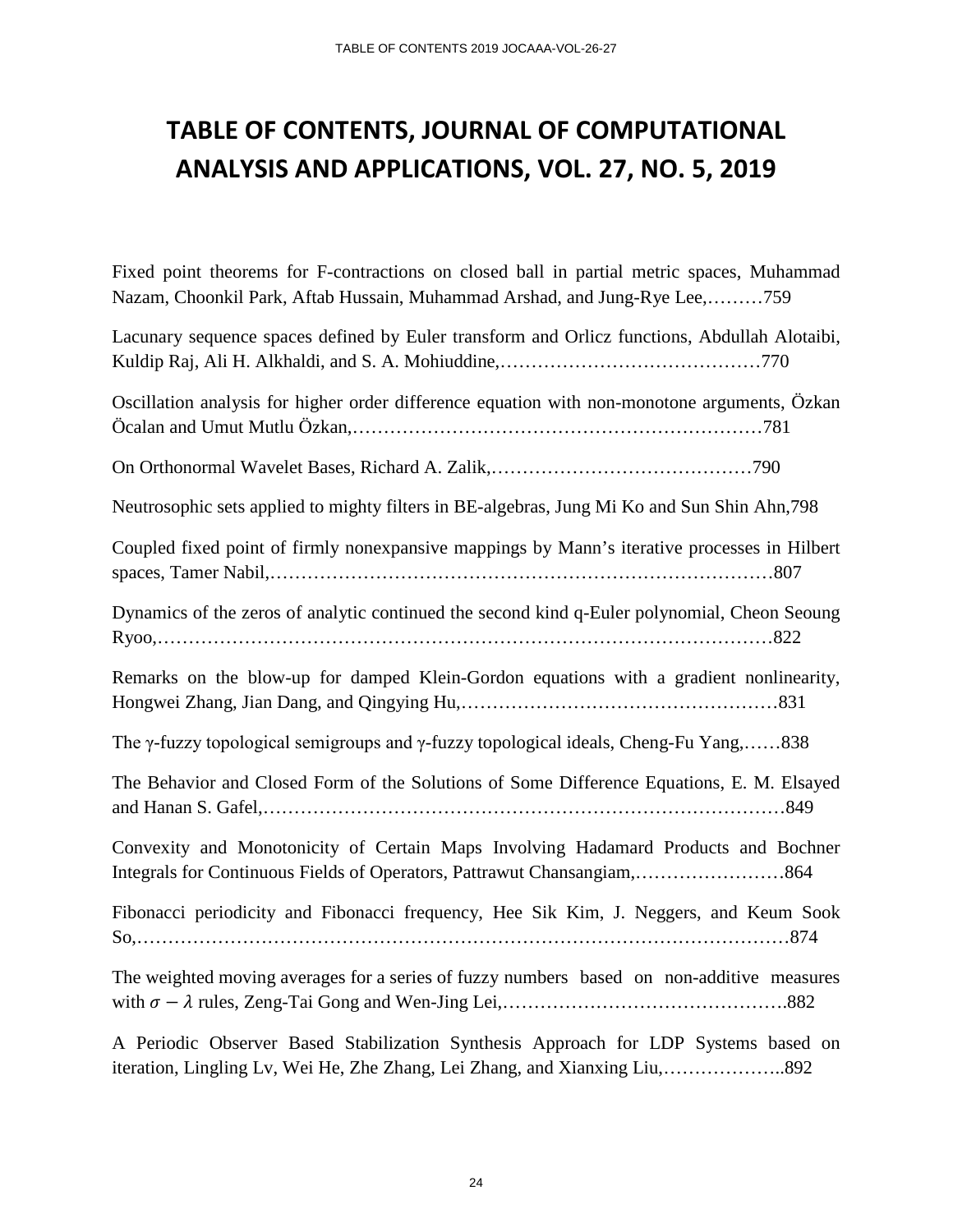### **TABLE OF CONTENTS, JOURNAL OF COMPUTATIONAL ANALYSIS AND APPLICATIONS, VOL. 27, NO. 5, 2019**

#### **(continued)**

Subordination and superordination properties for certain family of integral operators associated with multivalent functions, M. K. Aouf, H. M. Zayed, and N. E. Cho,……………………904

Additive s-functional inequalities and derivations on Banach algebras, Taekseung Kim, Younghun Jo, Junha Park, Jaemin Kim, Choonkil Park, and Jung Rye Lee,………………917

On modulus of convexity of quasi-Banach spaces, Shin Min Kang, Hussain Minhaj Uddin Ahmad Qadri, Waqas Nazeer, and Absar Ul Haq,………………………………………….925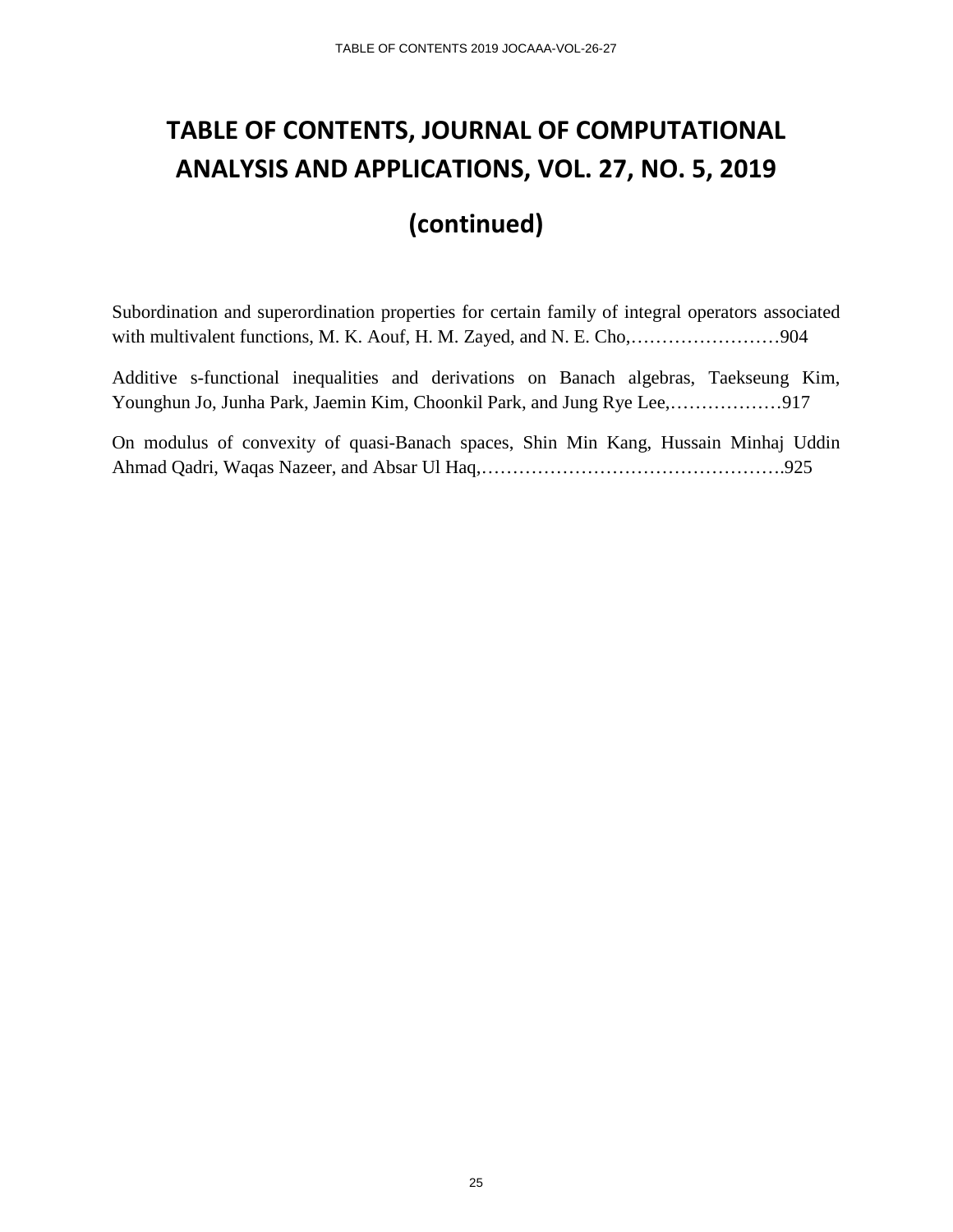#### **TABLE OF CONTENTS, JOURNAL OF COMPUTATIONAL ANALYSIS AND APPLICATIONS, VOL. 27, NO. 6, 2019**

Asymptotic behavior of equilibrium point for a system of fourth-order rational difference equations, Ping Liu, Changyou Wang, Yonghong Li, and Rui Li,…………………………947 A version of the Hadamard inequality for Caputo fractional derivatives and related results, Shin Min Kang, Ghulam Farid, Waqas Nazeer, and Saira Naqvi,………………………………962 A hesitant fuzzy ordered information system, Haidong Zhang and Yanping He,…………973 The stability of cubic functional equations with involution in modular spaces, Changil Kim and Giljun Han,…………………………………………………………………………………988 A nonstandard finite difference method applied to a mathematical cholera model with spatial diffusion, Shu Liao and Weiming Yang,………………………………………………….1000 On the Higher Order Difference Equation  $x_{n+1} = \alpha x_n + \beta x_{n-l} + \gamma x_{n-k} + \frac{\alpha x_n x_{n-k}}{bx_n + cx_{n-l} + dx_{n-k}}$ , M. M. El-Dessoky and K. S. Al-Basyouni,……………………………………………….1013 Best proximity point of contraction type mapping in metric space, Kyung Soo Kim,……1023 Explicit viscosity rule of nonexpansive mappings in CAT(0) spaces, Shin Min Kang, Absar Ul Haq, Waqas Nazeer, Iftikhar Ahmad, and Maqbool Ahmad,……………………………1034 The generalized viscosity implicit rules of asymptotically nonexpansive mappings in CAT(0) spaces, Shin Min Kang, Absar Ul Haq, Waqas Nazeer, and Iftikhar Ahmad,……………1044

On some sixth-order rational recursive sequences, M. Folly-Gbetoula and D. Nyirenda,.1057